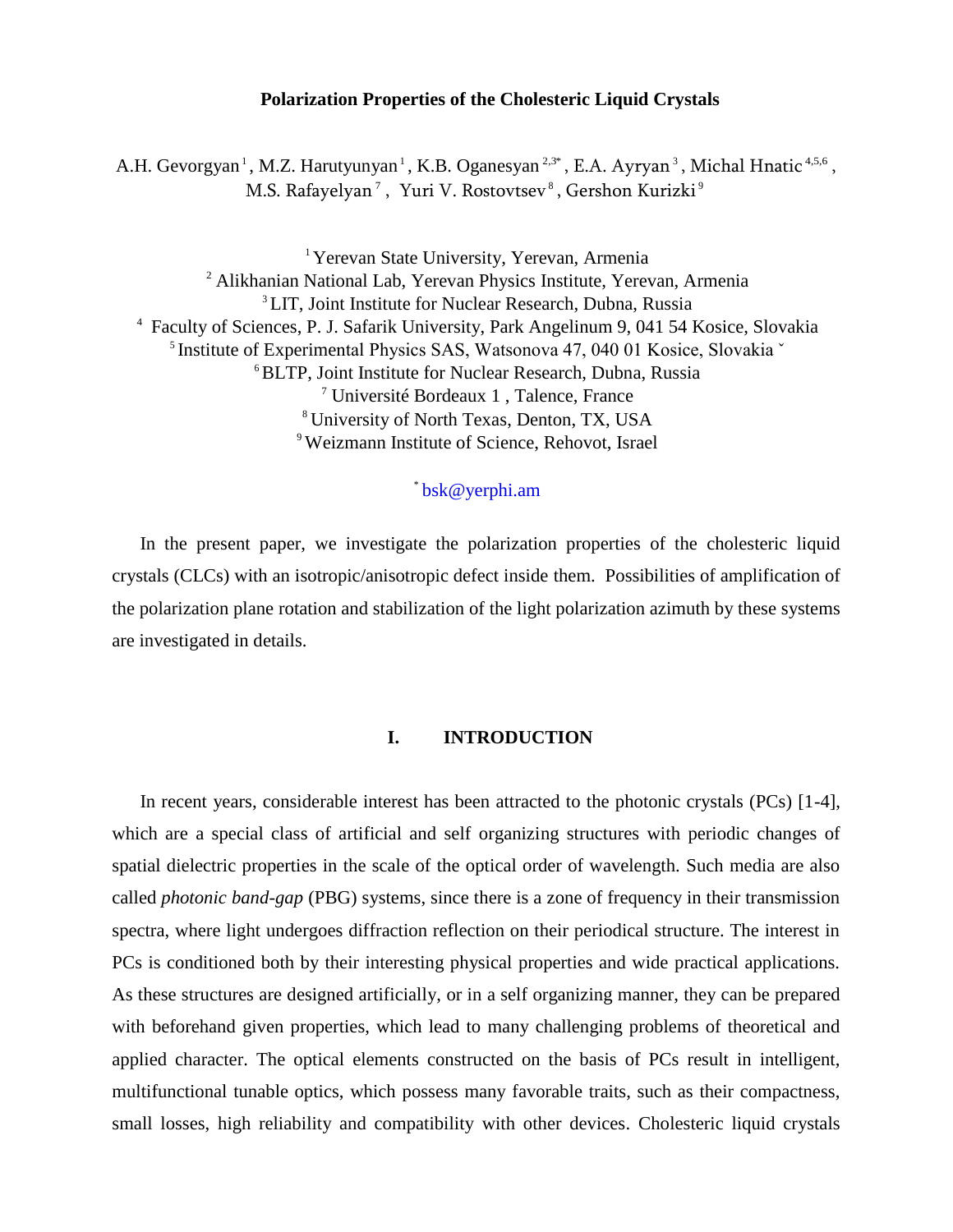(CLCs) are the most representative among the one dimensional (1D) chiral PCs, because they can spontaneously self organize their periodic structure, and their PBG (that exists only for circularly polarized light with the same handedness of the CLC helix); and they can be easily tuned over wide frequency intervals. This polarization-discriminatory filtering characteristic of a CLC is attractive in optical technology. Liquid crystal devices (LCDs) are well-known building blocks of many modern electro-mechanical-magneto-optical systems. Among these special LCDs are: linear polarization rotators [5-7], dynamical wave plate retarders, achromatic [8, 9] pixilated LCD for displays, spatial light modulators, tunable filters [10-12], mirrorless dye lasers [13-15], optical diodes [16-17]. Recently the CLC having various types of defects have been considered from the point of view of generating additional resonance modes in them (see [18- 22], and the references cited in [18-22]).

The state of polarization, as the fundamental property of a light wave, has drawn a great deal of attention due to its interesting properties and potential applications. In such polarization sensitive systems as: waveguides [23], coherent detectors [24] and polarization-based switches [25], the state of polarization plays an important role. And in wave-length-division-multiplexing systems, the polarization-mode dispersion, polarization-dependent loss and unpredicted state of polarization drift (due to thermal, mechanical or pressure perturbations) can be accumulated, which present a challenge for long-haul telecommunications [26-29]. To control the state of the optical polarization a number of useful polarization controllers, such as: a squeezed fiber [30], rotating wave-plates [31], electro-optic wave-plates [32], Faraday rotators [33-36], and rotating magnetic field type ones [37] have been reported. An important problem of ellipsometrics (as well as polarimetrics and optoelectronics) is as follows: the elements of optical systems are usually polarization sensitive, and these elements change the polarization state of the light. Each of these elements carries out its own function for a given polarization. Hence, the application of a polarization azimuth stabilizer becomes important. Polarization azimuth stabilizers must satisfy the following condition: the change of the light polarization state at the stabilizer's entrance must not substantially change the polarization state at the stabilizer's exit. The possibilities of polarization azimuth stabilization by an anisotropic/isotropic homogeneous/inhomogeneous plate are discussed in [38-40]. In the present paper, we also investigate the possibilities of using CPCs with a defect as tunable polarization azimuth stabilizers.

Measurements of a light beam polarization state lie on the base of many fundamental experiments of the modern physics, such as the experiments connected with parity violation in atoms [41-44] and detection of magnetic birefringence of vacuum [45], as well as with the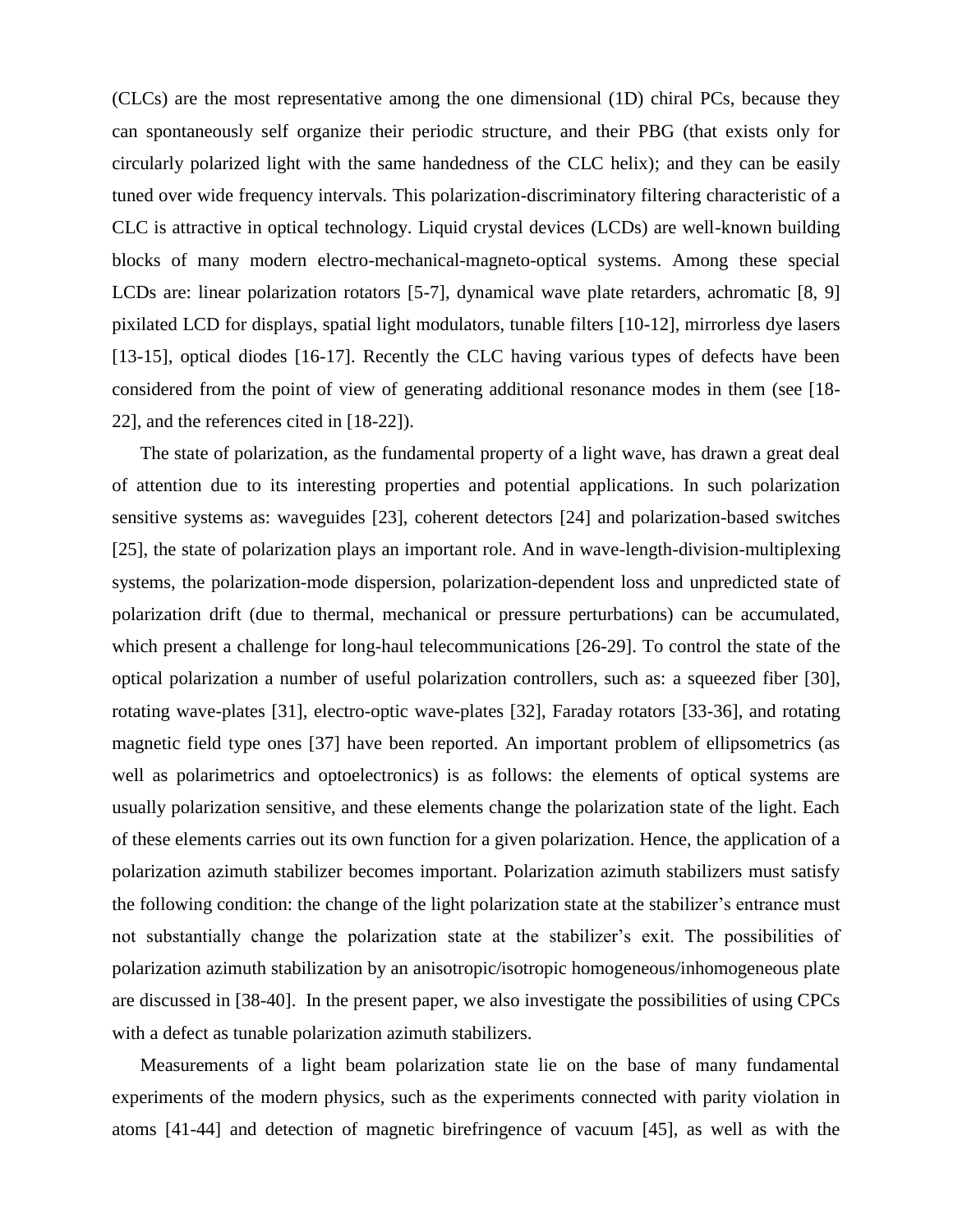applied physics measurement techniques – for instance in magnteometrics [46] and ellipsometrics [47]. The shot noise restricts possibilities of weak changes in the laser beam polarization state. There are also other resources of optical noise, which restrict the polarimetric measurement sensibility. In such cases, the amplification of the light polarization changes – before the light beam had reached the polarimetric detecting system – would lead to an increase of the system's sensibility.

There are many ways of amplification of the polarization azimuth weak changes (see, for instance, [38-41,51-53], as well as the references cited there). In [51], a method is described in which a dichroic plate is used to amplify the polarization plane weak rotations, but the amplification leads to a decrease of the signal intensity. In [52], a way of amplification is offered in which the light beam reflects from the isotropic half space medium. But in this case, too, the intensity change due to the polarization azimuth change is decreased if the amplification coefficient increases. As it is shown in [52], choosing appropriate (larger) beam intensity, one can measure the almost vanishing rotations of the polarization plane, see also [54-118].

Let us note that in certain experiment conditions the signal intensity values are restricted by the linear optics limits, which, in its turn, restricts the possibilities of the above-said methods. Besides, large intensities worsen the polarimetric measurement sensibility, and there are cases when there is no possibility of having large intensities, at all. These make the search of new possibilities of the polarization plane weak rotation amplification very important.

In [39, 40], a simple and effective method is offered for this, namely, the use of an isotropic /anisotropic layer doped with amplifying molecules (luminescent ones, or dye molecules) as a polarization plane rotation amplifier. In [40], some peculiarities of light polarization weak changes are investigated, which take place if light is transmitted through a CLC layer doped with absorbing/or amplifying molecules. It is shown that the CLC layer can be used for amplification of the polarization plane weak rotations.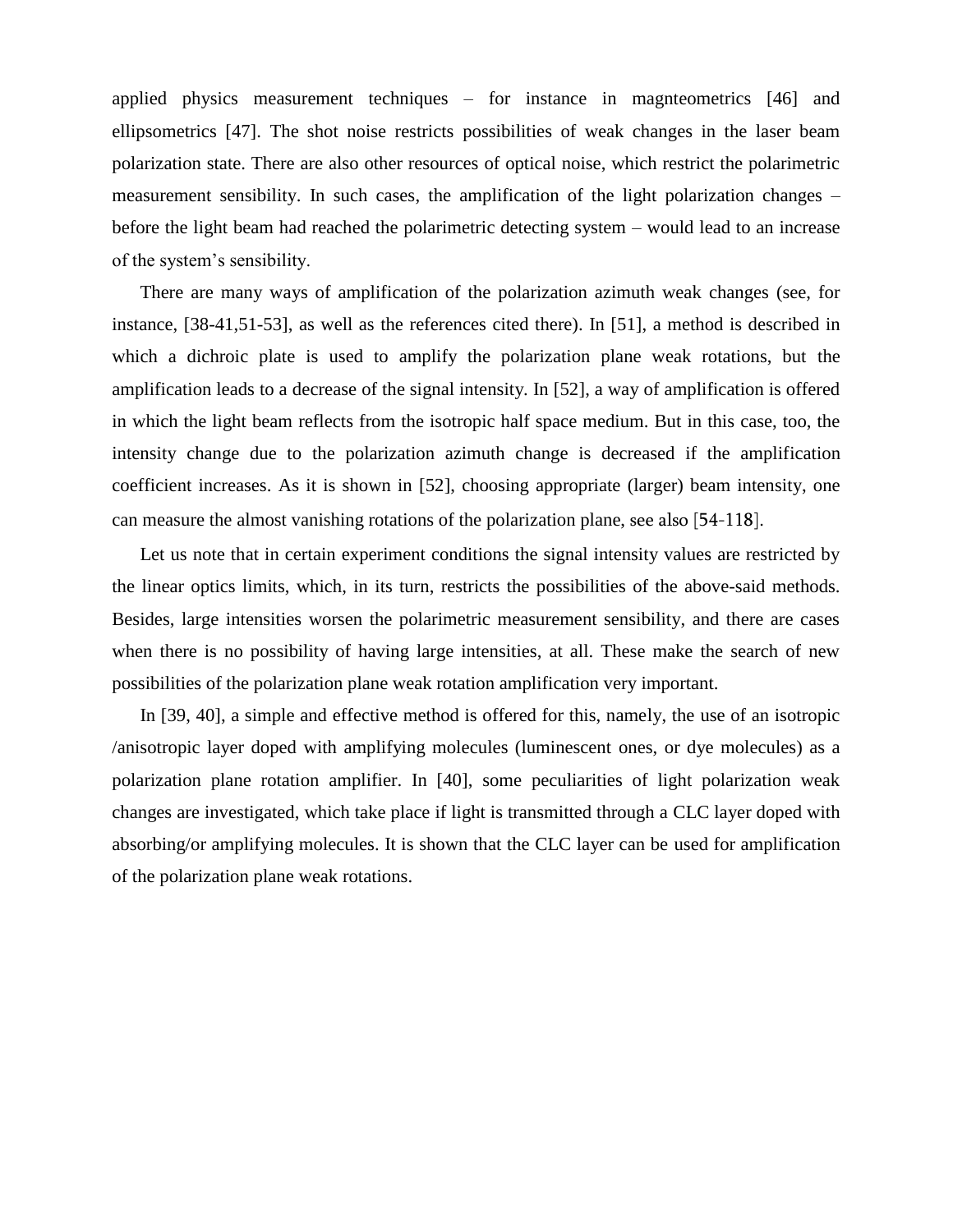#### **II. THE METHOD OF ANALYSIS**

The problem is solved by Ambartsumian's layer addition modified method adjusted to solution of such problems (see, [18]). A *CLC layer* with a defect can be treated as a multi-layer system: *CLC(1)-Defect Layer-CLC(2)* (Fig. 1).

The problem of finding the reflected and transmitted wave amplitudes can be presented as follows:

$$
\vec{E}_r = \hat{R} \ \vec{E}_i, \quad \vec{E}_t = \hat{T} \ \vec{E}_i,
$$
\n(1)



Fig. 1. A sketch diagram of a cell with a chiral liquid crystal with one defect: 1– glass substrates; 2– Teflon fillers; 3–metal electrodes.

where the indices *i*, *r* and *t* denote the incidence, reflected and transmitted fields respectively;  $\hat{R}$  and  $\hat{T}$  are the reflection and transmission matrices of *CLC(1)-Defect Layer-CLC(2)* system; p<br>,r,  $_{r,t} = E_{i,r,t}^p n_p + E_{i,r,t}^s$ s<br>, r ,  $p'_{i,r,t} = E^{\,p}_{i,r,t} n_{p} + E^{\,s}_{i,r,t} n_{s} = \begin{bmatrix} E^{\,p}_{i,r,t} \ E^{\,s}_{i,r,t} \end{bmatrix}$  $E_{i,r,t} = E_{i,r,t}^{\scriptscriptstyle P} n_{\scriptscriptstyle P} + E_{i,r,t}^{\scriptscriptstyle S} n_{\scriptscriptstyle S} = \begin{bmatrix} E \ E \end{bmatrix}$  $\left[E^{p}_{i,r,t}\right]$ .  $=E_{i,r,t}^p n_p + E_{i,r,t}^s n_s = \left[ \frac{E_{i,r,t}^p}{F_s^s} \right]; n_t$  $\begin{bmatrix} E_{i,r,t}^s \\ E_{i,r,t}^s \end{bmatrix}$ ;  $n_p$  and  $n_s$  are orts of *p* and *s* polarizations, respectively.

According to Ambartsumian's layer addition modified method [18], if there is a system consisting of two adjacent (from the left to right) layers, *A* and *B,* then the reflection and transmission matrices of the system,  $A+B$ , viz.  $\hat{R}_{A+B}$  $\overline{a}$ and  $\hat{T}_{A+B}$  $\overline{a}$ , are determined in terms of similar matrices of its component layers by the matrix equations: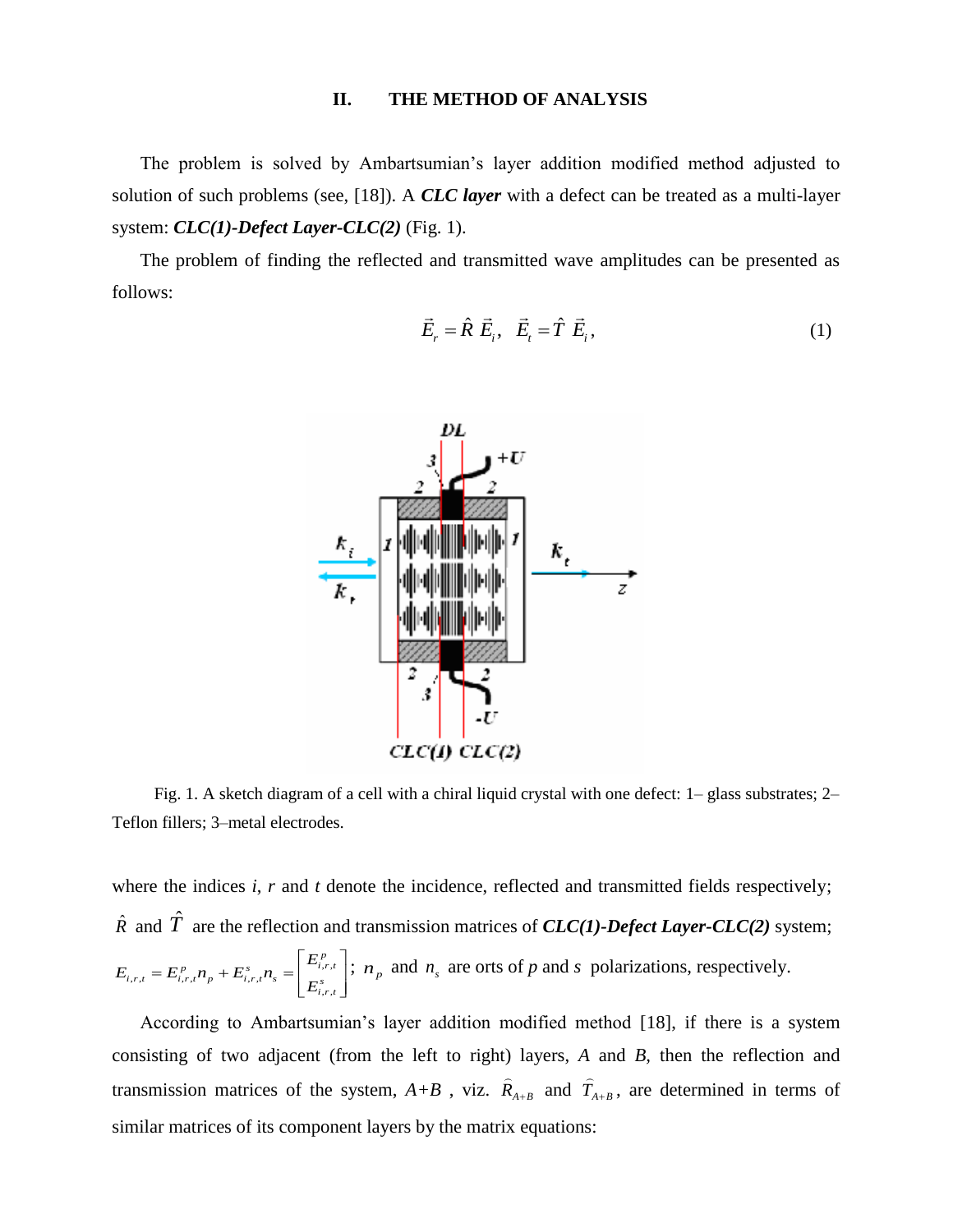$$
\widehat{R}_{A+B} = \widehat{R}_A + \widetilde{\tilde{T}}_A \widehat{R}_B \left[ \widehat{I} - \widetilde{\tilde{R}}_A \widehat{R}_B \right]^{-1} \widehat{T}_A, \n\widehat{T}_{A+B} = \widehat{T}_B \left[ \widehat{I} - \widetilde{\tilde{R}}_A \widehat{R}_B \right]^{-1} \widehat{T}_A,
$$
\n(2)

where the tilde denotes the corresponding reflection and transmission matrices for the reverse direction of light propagation, and  $\hat{I}$  is the unit matrix. The exact reflection and transmission matrices for a finite *CLC layer* (at normal incidence) and a defect (isotropic/anisotropic) layer are well known [42, 43]. First, we attach the defect layer (*DL*) with the *CLC Layer (2)* from the left side, using the matrix Eqs (1). In the second stage, we attach the *CLC Layer (1)* with the obtained *DL-CLC Layer (2)* system.

We pass on to the investigation of possible uses of these systems as polarization azimuth stabilizers with a tunable azimuth.

Let us present the incident light field in the form:

$$
E_x = \cos \varphi_i - ie_i \sin \varphi_i \text{ and } E_y = \sin \varphi_i + ie_i \cos \varphi_i, \qquad (3)
$$

where  $\varphi_i$  is the azimuth and  $e_i$  is the ellipticity of the incident wave. We investigate the transmitted wave azimuth and ellipticity dependences on the incident wave azimuth and ellipticity for a CLC layer with a defect layer inside. Our calculations show that in the general case the transmitted wave is elliptically polarized and its ellipticity and polarization azimuth essentially change with the incident light azimuth and ellipticity.

For the *x*- and *y*- components of the transmitted wave we have (according to (1)):

$$
E_t^x = T_{11} E_x + T_{12} E_y,
$$
  
\n
$$
E_t^y = T_{21} E_x + T_{22} E_y
$$
\n(4)

The connection between the azimuths,  $\varphi_i$  and  $\varphi_t$ , of the transmitted waves is defined by the following formula:

$$
tg2\varphi_t = \frac{2\text{Re}\chi}{1 - |\chi|^2},\tag{5}
$$

where  $\chi = E_t^y / E_t^x$ .

For our case, we have:

$$
\chi = \frac{(T_{22} - ie_i T_{21}) \text{tg} \varphi_i + (T_{21} + ie_i T_{22})}{(T_{12} - ie_i T_{11}) \text{tg} \varphi_i + (T_{11} + ie_i T_{12})}.
$$
(6)

Substituting this expression into (5), we get:

$$
\varphi_t = \frac{1}{2} \arctg \left( \frac{\alpha_1 t g^2 \varphi_i + \beta_1 t g \varphi_i + \gamma_1}{\alpha_2 t g^2 \varphi_i + \beta_2 t g \varphi_i + \gamma_2} \right),\tag{7}
$$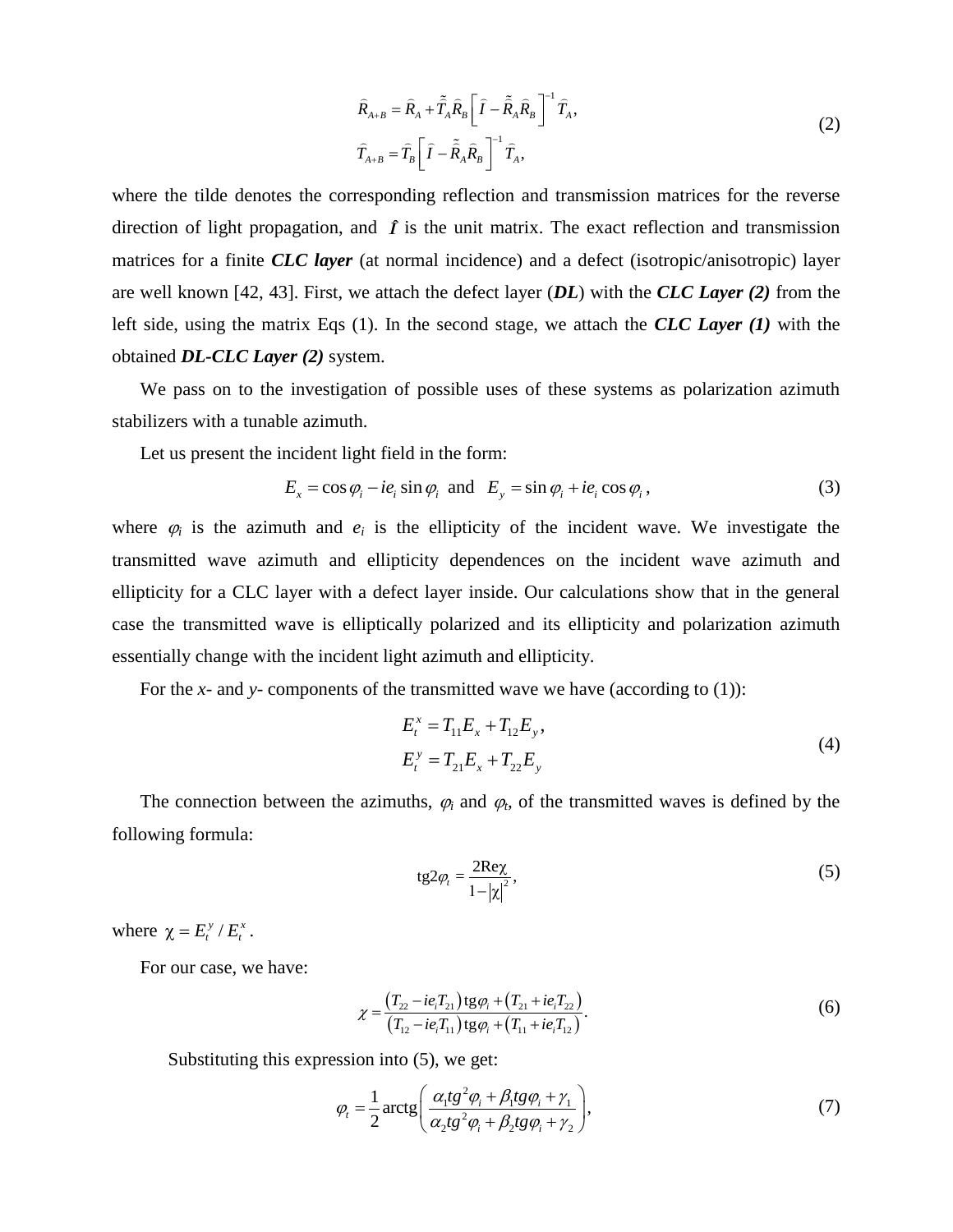where

$$
\alpha_{1} = T_{22}T_{12}^{*} + T_{12}T_{22}^{*} + e_{i}^{2} (T_{11}T_{21}^{*} + T_{21}T_{11}^{*}) + ie_{i} (T_{22}T_{11}^{*} - T_{11}T_{22}^{*} + T_{12}T_{21}^{*} - T_{21}T_{12}^{*}),
$$
\n
$$
\alpha_{2} = |T_{12}|^{2} - |T_{22}|^{2} - e_{i}^{2} (|T_{11}|^{2} - |T_{21}|^{2}) + ie_{i} (T_{21}T_{22}^{*} - T_{22}T_{21}^{*} + T_{12}T_{11}^{*} - T_{11}T_{12}^{*}),
$$
\n
$$
\beta_{1} = (1 - e_{i}^{2}) (T_{22}T_{11}^{*} + T_{21}T_{12}^{*} + T_{11}T_{22}^{*} + T_{12}T_{21}^{*}),
$$
\n
$$
\beta_{2} = (1 - e_{i}^{2}) (T_{11}T_{12}^{*} + T_{12}T_{11}^{*} - T_{22}T_{21}^{*} - T_{21}T_{22}^{*}),
$$
\n
$$
\gamma_{1} = T_{21}T_{11}^{*} + T_{11}T_{21}^{*} + e_{i}^{2} (T_{22}T_{12}^{*} + T_{12}T_{22}^{*}) + ie_{i} (T_{22}T_{11}^{*} - T_{11}T_{22}^{*} + T_{12}T_{21}^{*} - T_{21}T_{12}^{*}),
$$
\n
$$
\gamma_{2} = |T_{11}|^{2} - |T_{21}|^{2} + e_{i}^{2} (|T_{12}|^{2} - |T_{22}|^{2}) + ie_{i} (T_{21}T_{22}^{*} - T_{22}T_{21}^{*} + T_{12}T_{11}^{*} - T_{11}T_{12}^{*}).
$$
\n(8)

The complex conjugate values are denoted by asterisks. The azimuth amplification coefficient,  $f$ , is the derivative of  $\varphi_t$  by  $\varphi_t$ :

$$
\text{value of } \varphi_t \text{ by } \varphi_i:
$$
\n
$$
f = \frac{d\varphi_t}{d\varphi_i} = \frac{2tg\varphi_i \left( D\alpha_1 - C\alpha_2 \right) + \left( D\beta_1 - C\beta_2 \right)}{2\cos^2\varphi_i \left( C^2 + D^2 \right)},\tag{9}
$$

where

$$
C = \alpha_1 t g^2 \varphi_i + \beta_1 t g \varphi_i + \gamma_1,
$$
  
\n
$$
D = \alpha_2 t g^2 \varphi_i + \beta_2 t g \varphi_i + \gamma_2.
$$
\n(10)

Another important azimuth amplifying characteristic is the amplifier resolving power, *R*. according to [38], we have for the resolving power:

$$
R = \left| \frac{d\varphi_t}{d\varphi_i} \frac{\delta \varphi_i}{\delta \varphi_t} \right| = \sqrt{f^2 \cdot \frac{1 - e_t^2}{1 + e_t^2} \cdot \frac{1 + e_i^2}{1 - e_i^2} \cdot \frac{I_t}{I_i}},\tag{11}
$$

where  $e_t$  and  $e_i$  are the polarization ellipticities of the transmitted/incident waves, respectively  $rac{1}{2}$  arcsin  $\left(\frac{2 \operatorname{Im} \chi}{1+\frac{1}{2}}\right)$  $e_t = tg \left( \frac{1}{2} \arcsin \left( \frac{2}{1} \right) \right)$  $\left( \begin{array}{cc} 1 & . & (2 \text{Im} \chi) \end{array} \right)$  $\left(e_t = tg \left(\frac{1}{2}\arcsin\left(\frac{2 \operatorname{Im} \chi}{1+|\chi|^2}\right)\right)\right)$ , an , and  $I_t$  and  $I_i$  are their intensities.

We investigate the azimuth inhomogeneity peculiarities of the *CLC layer* with an isotropic/anisotropic defect inside. The ordinary and extraordinary refractive indices of the *CLC layer* are taken to be:  $n_o = 1.4639$  and  $n_e = 1.5133$ , the *CLC layer* helix is right handed and its pitch is,  $p = 0.42$  µm. These are the parameters of the *CLC cholesteryl-nonanoate–cholesteryl chloride–cholesteryl acetate* (20 : 15 : 6) composition, again, at the temperature  $T = 25^{\circ}$  C. Thus, for the normal light incidence onto a single *CLC layer* – with the right circular polarization – there is a PBG, and the light with the left circular polarization has not any. The ordinary and extraordinary refractive indices of the *defect layer* are taken to be:  $n_o^N = 1.4639$  and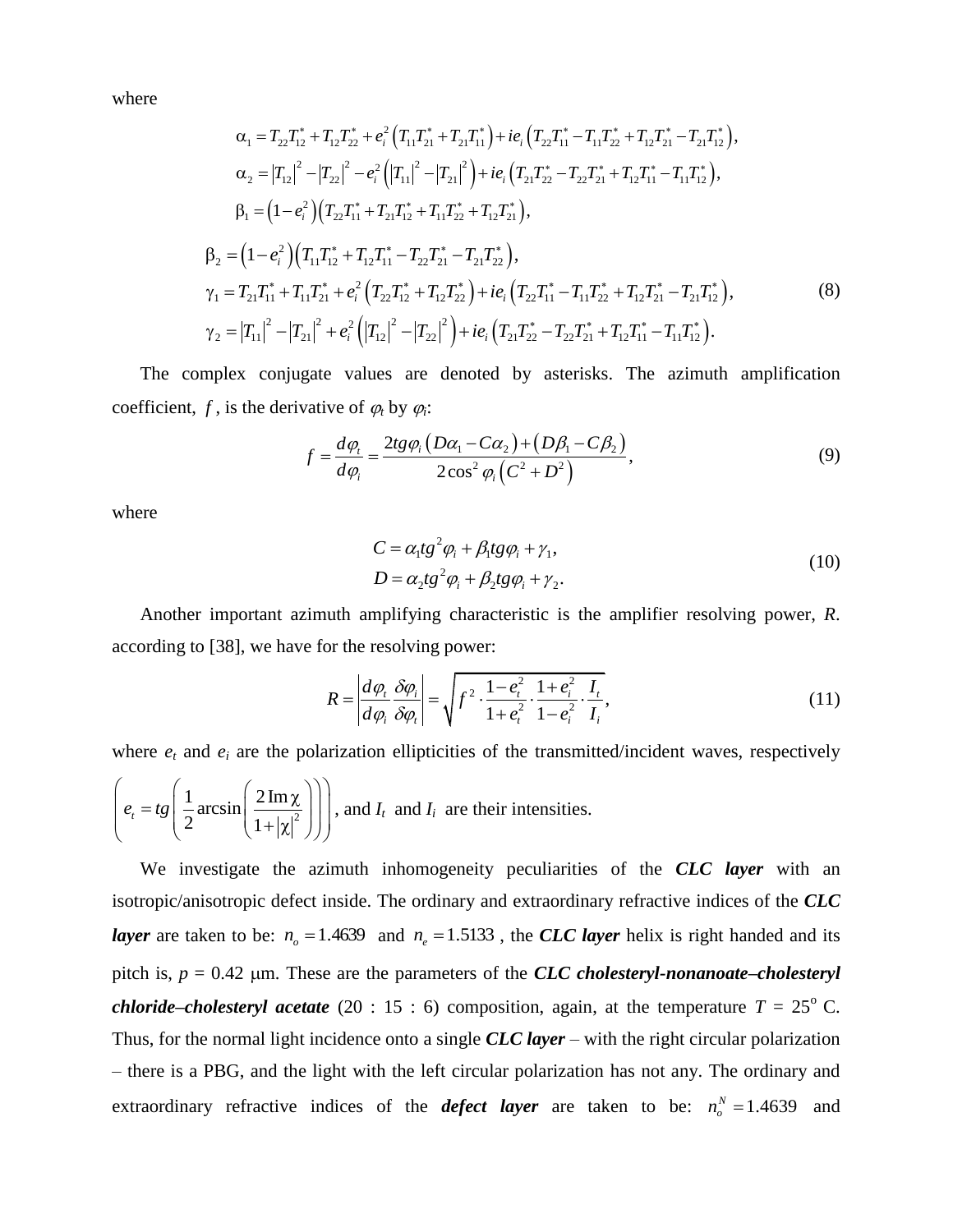$n_e^N = 1.5133$ , (i.e. we assume that the defect is caused by an external static electric field, therefore, the defect layer refractive indices coincide with the local indices of the CLC layer), and  $n^d = 1.7$  (for the isotropic defect).

# **III. THE RESULTS AND THEIR DISCUSSION**

As it is known, the polarization plane rotation amplification and polarization azimuth stabilization take place due to the azimuth non-equivalency. This non-equivalency leads to a non-linear relation between  $\varphi_t$  and  $\varphi_i$ . It results an azimuth change  $\Delta\varphi_t$  if  $\varphi_i$  is changed by  $\Delta\varphi$  $i -$  in certain regions of  $\varphi$  *i* – and  $\Delta \varphi$   $\neq \Delta \varphi$  *i*. There are ranges of  $\varphi$  *i* where the azimuth amplification coefficient – defined as  $f = \frac{d\varphi_t}{dt}$ *i*  $f = \frac{d}{f}$ *d*  $\varphi$  $\varphi$  $=\frac{d\varphi_t}{dt}$  is greater than the unit (here the given device

can work as a polarization plane rotation amplifier) and there also are some ranges of  $\varphi_i$  where *f*<<1 (here the given device can work as a polarization azimuth stabilizer).

As it is shown in [38,39], the period of the  $|f|$  with respect  $\varphi_i$  is  $\pi$  in anisotropic media if the magnetic field and optical activity are absent, moreover,  $|f|$  has two identical maxima in the region of  $\varphi_i$ , [0,  $\pi$ ], which exceed the unit and are symmetrical in respect to the  $\varphi_i = \frac{\pi}{2}$  axis.

Besides, the azimuths of  $|f|$  maximums coincide with those of  $|e|$ . This explains the fact that the increase of the polarization plane rotation of the amplifier is so small at the maximum amplification.

Polarization plane rotation amplification takes place in the CLC layer, too. But in contrast to the ordinary isotropic/anisotropic media, the number of those parameters on which the amplification coefficient depends is increased in the CLC layer (it gains one parameter more, namely, the helix pitch). Besides, the CLC parameters are easily tuned and therefore the investigation of peculiarities of the azimuthal inhomogeneities in the CLC layer and the CLC layer with a defect inside is very actual. When using a CLC layer, the light transmitted through it has an elliptic polarization, and this ellipticity is usually greater at the azimuths of maximum amplification and it leads to an essential decrease of the resolving power of the azimuth measuring device. As the calculations show, the period of  $|f|$  in respect of  $\varphi_i$  is  $\pi$  in the CLC,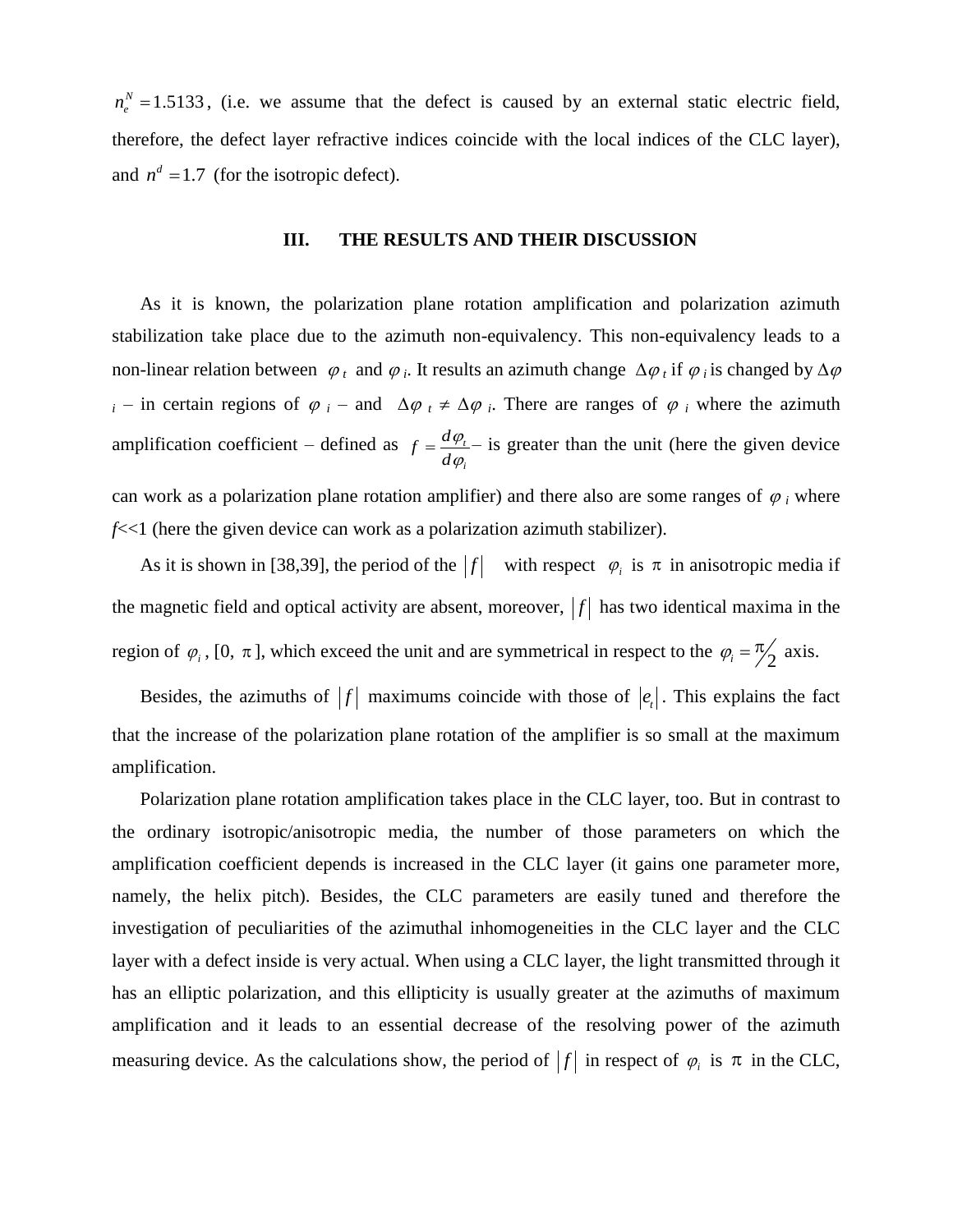too, but if  $\varphi_i$  changes from 0 to  $\pi$ ,  $|f|$  has only one maximum – and it is greater than the unit. Here, too, the maximum of  $|f|$  coincides with the maximum of the azimuth,  $|e_t|$ .

The calculations also show that of the *CLC* homogeneous layer strongly depend on the parameter  $\alpha$ , which characterizes the influence of the dielectric borders:  $\alpha = \sqrt{\frac{\varepsilon_m}{m}}$  $\frac{\zeta_m}{\varepsilon}$ , where

 $\varepsilon_m = (\varepsilon_1 + \varepsilon_2)/2$ ,  $\varepsilon_1$  and  $\varepsilon_2$  are the *CLC* dielectric local tensor principal values,  $\varepsilon$  is the dielectric permittivity of the medium bordering with the *CLC layer* from both sides – this influence is minimum at  $\alpha = 1$ . Besides, f and R depend on the parameter,  $d\delta/p$ , where d is the CLC layer thickness,  $\delta = (\varepsilon_1 - \varepsilon_2) / (\varepsilon_1 + \varepsilon_2)$ , *p* is the helix pitch (this parameter characterizes diffraction efficiency). As it is shown in [41], the dielectric borders lead to a significant increase of the polarization plane rotation, about 12-25 times, as well as to a likewise increase of the nonreciprocity in the CLC [16]. Then, the local anisotropy influence is maximum at the wavelength equal to the helix pitch, as well as at the Mogen limit ( $\sigma$ > $\lambda$ / $\delta$ ), i.e. if the helix pitch is much more than the wavelength in the medium. In the latter case, the influence of the spirality sharply decreases and the CLC behaves like an ordinary anisotropic medium from the viewpoint of the behavior of *f.*

Again, two maxima (in the function f from  $\varphi_i$ ) appear, if  $\varphi_i$  changes from 0 to  $\pi$ , but in contrast to usual anisotropic media and due to weak influence of spirality, these maxima are not symmetrical in respect to the line  $\varphi_t = \pi/2$ , as they are in anisotropic media. At the other limit when the helix pitch is much less than the wavelength, the anisotropy influence vanishes and the CLC behaves (from the viewpoint of *f*) like an isotropic optically active medium with the permittivity  $\varepsilon_m$ . In the intermediate region the anisotropy influence oscillates.

As in thick CLC layers in the ideal case ( $\alpha = 1$ ) only the waves with one circular polarization can propagate (the other one with another polarization coinciding with the helix sign is almost completely reflected), the system here does not "remember" the incident light orientation connection with the director orientation, and the amplification almost vanishes,  $f \approx 0$ , and the thicker the CLC, the more complete is the reflection of the resonance circular reflection and the more is the proximity of *f* to zero.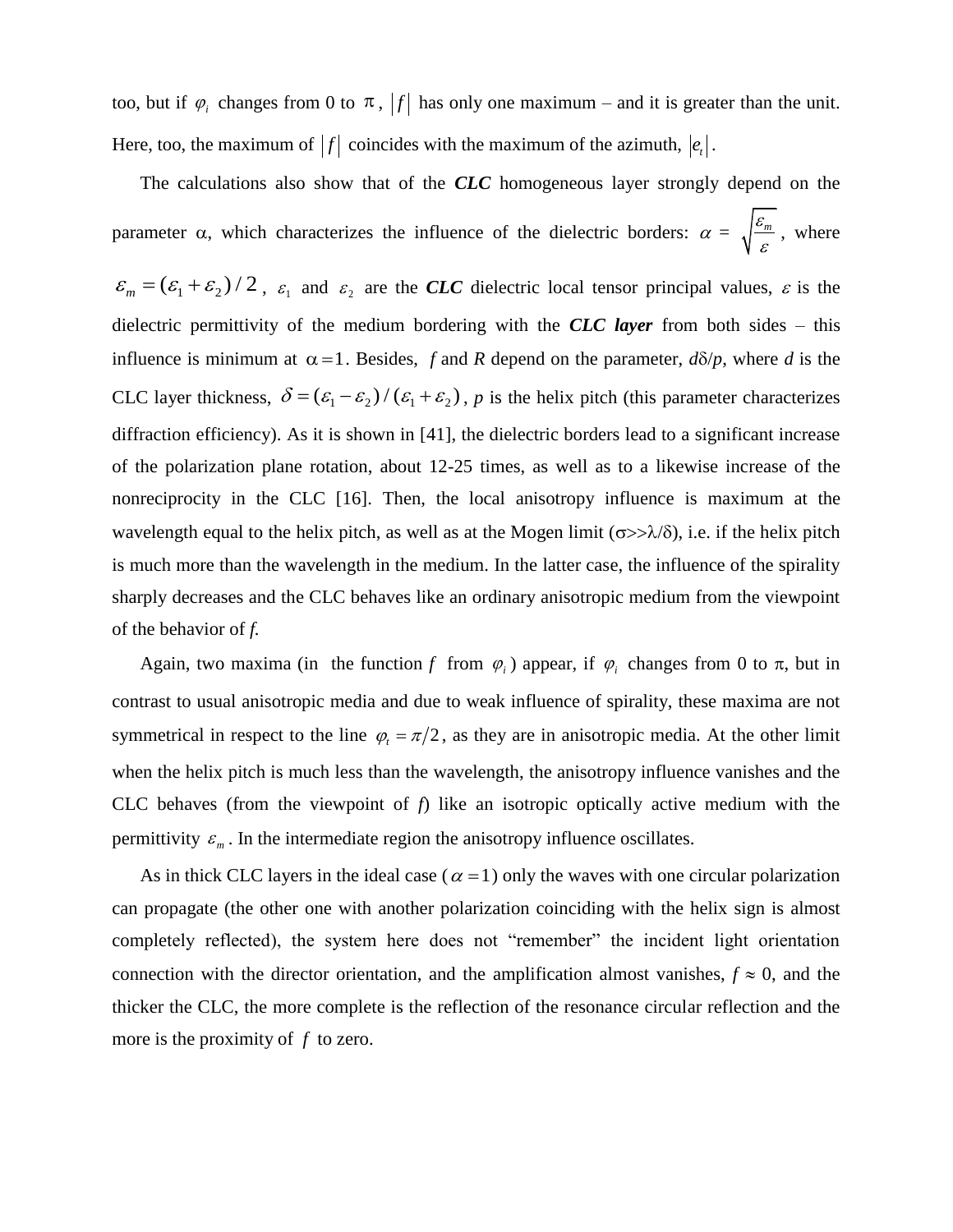But here the mentioned layer cannot work as a polarization azimuth stabilizer, because the ellipticity of the transmitted light equals to the unit (i.e. the transmitted light has circular polarization).

The difference of  $\alpha$  from the unit makes the transmitted light elliptically polarized and its polarization ellipticity in the PBG depends weakly on the polarization azimuth angle of the incident light (due to multiple reflection), and *f* becomes a little different from zero. If the CLC thickness increases, *f* decreases in the PBG. At the borders of the PBG, when both circular polarizations propagate in the CLC, and the anisotropy influence is great, the amplification is maximum. Away from the PBG borders, this maximum amplification decreases with oscillations, but it is always more than the unit. If  $d\delta p<1$ , the anisotropy influence sharply decreases, therefore,  $f \approx 1$ , in this case. The amplification is also absent at  $d\Delta n\lambda \ll 1$ , in ordinary anisotropy media.

In the intermediate case,  $d\delta p-1$ , the waves of both circular polarization propagate in the PBG (and the reflectance coefficient of the diffracting polarization in the PBG is of the order of 0.5). It leads to the maximum amplification at the PBG center.

Let us pass on to investigation of the amplification peculiarities in the CLC layer with a defect inside. When there is a thin defect in the CLC structure, it leads to emergence of a defect mode in the PBG. It maintains itself in the form of a dip in the reflection spectrum of the light with the right circular polarization (diffracting polarization), and in the form of a peak in the reflection spectrum of the light with the left circular polarization (non-diffracting polarization). The CLC helix is a right one.

As our calculations show, in this case the new azimuth inhomogeneity peculiarities emerge at the defect mode wavelength and nearby this wavelength. In Fig. 2 the following dependences are presented: the amplification coefficient,  $f$ , dependence (curve 1); the polarization ellipticity,  $e_t$ , dependence (curve 2); the resolving power, R, dependence (curve 3); the relative intensity,  $I_t / I_i$ , dependence (curve 4) on the incident light polarization azimuth,  $\varphi_i$ , for various thicknesses: of the defect layer; of the CLC layer, and for various defect layer locations.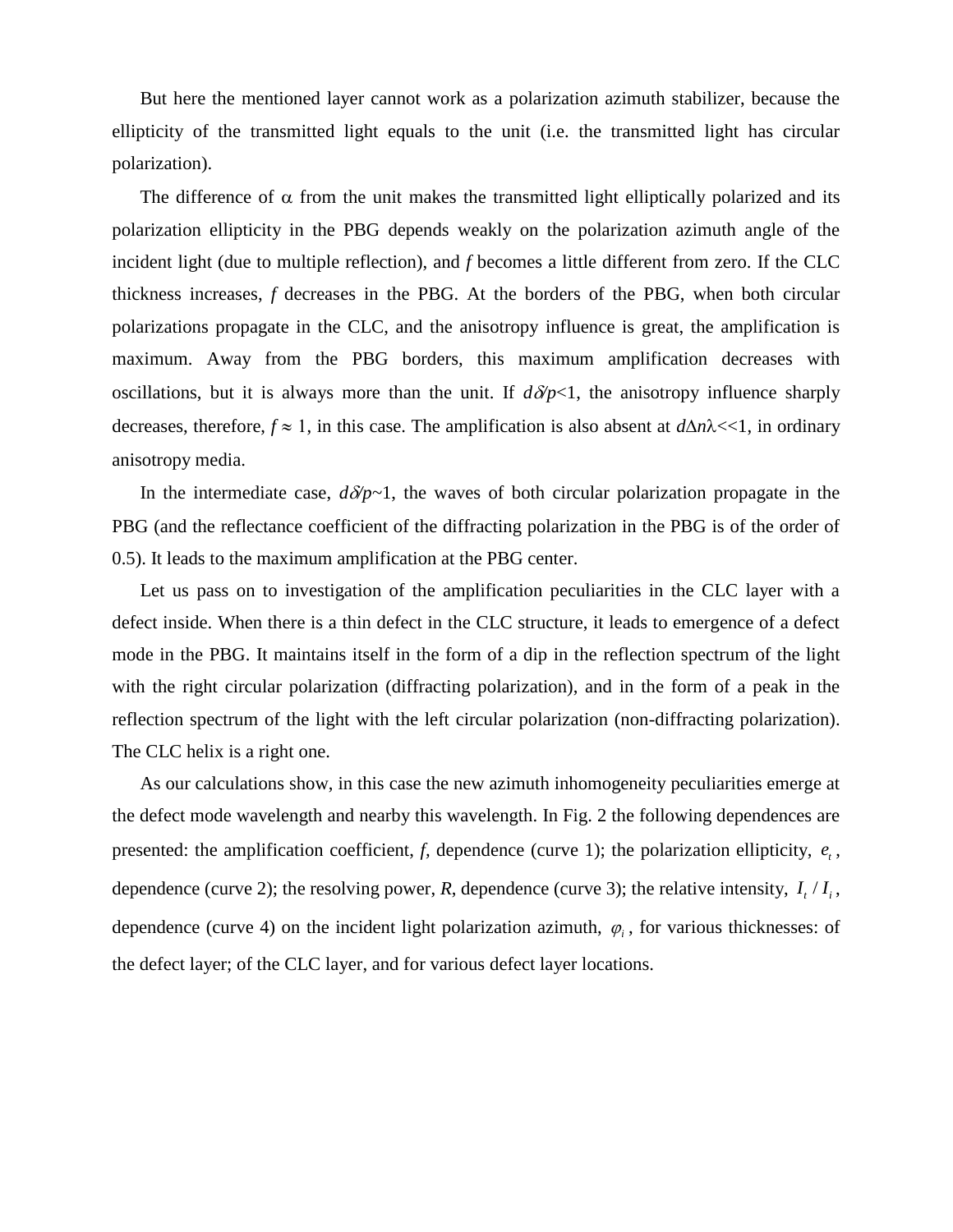

Fig. 2. The dependences of: the amplification coefficient, *f* (curve 1); of the polarization ellipticity,  $e_t$ , (curve 2); of the resolving power, *R*, (curve 3); and of the relative intensity,  $I_t / I_i$  (curve 4) on the incident light polarization azimuth,  $\varphi$ <sub>i</sub>, for the defect layer and *CLC layer* various thicknesses and for various defect layer locations, for the following cases: **a.** The defect is anisotropic and is at *CLC center*, and: the defect layer thickness is  $d_d=1.86 \mu m$ , the incident light wavelength is  $\lambda=0.62 \mu m$ . **b.** the defect is isotropic and: is at *CLC layer* center,  $d_d=1.86 \mu m$ ,  $\lambda=0.6175 \mu m$ . **c.** The defect is isotropic and: is at CLC layer center,  $d_d$ =0.2  $\mu$ m,  $\lambda$ =0.6162  $\mu$ m. **d.** the defect is anisotropic (and it is a half-wave plate) and it is at the CLC layer right edge,  $d_d = 2.5 \, \mu \text{m}$ ,  $\lambda = 0.625 \, \mu \text{m}$ .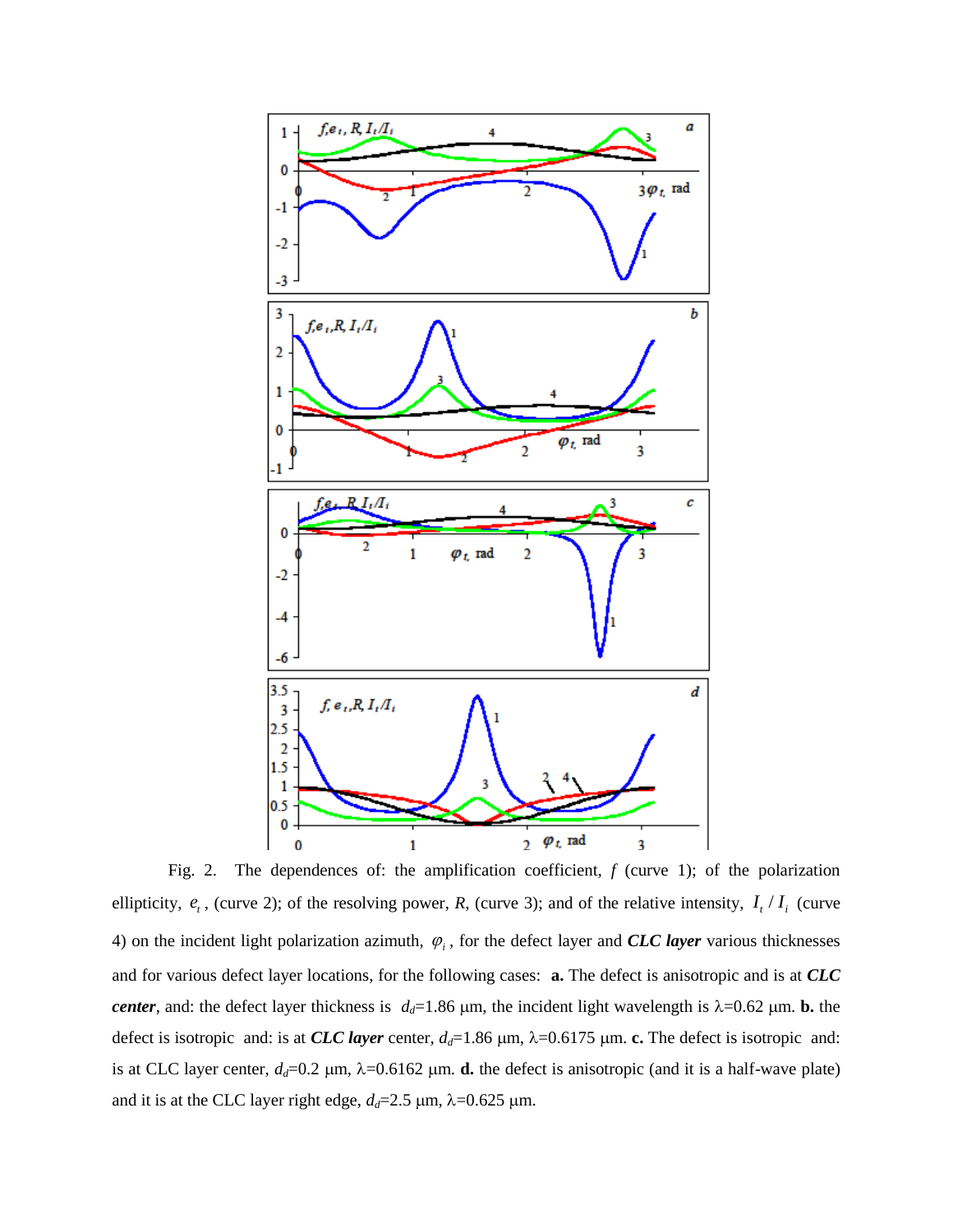In Fig 2a, the defect is anisotropic and is located at the CLC layer center. In Fig. 2b and 2c, the defect is isotropic and is located at the CLC layer center. In Fig. 2d the defect is anisotropic (and it is a half-wave plate) and it is located at the CLC layer right edge.

The calculations were carried out for the defect mode wavelength. As it is seen from the figures, in this case – in contrast to the homogeneous CLC layer case – again, two maxima of the *f* on  $\varphi$  dependence emerge, if  $\varphi$  varies from 0 to  $\pi$ , as they do in ordinary anisotropic media. But in contrast to the latter, these maxima are not symmetrical in respect to the line,  $\varphi_t = \pi/2$ .

The azimuths of the maxima of  $|e_t|$  mainly coincide with those of  $|f|$ . But in contrast to the homogeneous CLC layer, or the inhomogeneous plate, this is not a rule (see Fig. 2c and 2d). In this case, a situation is possible, when  $|e_t|$  has a minimum with  $|e_t| \approx 0$  at the maximum amplification azimuth. But here not only the great values of the solving power are at the maximum amplification azimuth, but the transmitted light intensity is minimum. Such situation takes place when light reflects from an anisotropic plate at the Brewster angle [52], as well as in the case of light transmittance through a dichroic plate [51].

Now we pass on to the investigation of the polarization azimuth stabilization.



Fig. 3. The 3D plots of the transmitted wave ellipticity,  $e_t$ ,  $(a)$  and the azimuth,  $\varphi_t$ ,  $(b)$  on the incident wave ellipticity,  $e_i$ , and the azimuth,  $\varphi_i$ . The defect is anisotropic with the thickness:  $d^d = 0.1 \mu m$ ,  $\alpha = 1$ . The incident light wavelength is:  $\lambda = 0.625$  µm.

In Fig. 3, the dependences of the transmitted wave ellipticity,  $e_t$ , (a), and the azimuth,  $\varphi_t$ , (b), on the ellipticity,  $e_i$ , and the azimuth,  $\varphi_i$ , of the incident wave are presented. As can be seen from the figure, in this case, indeed, the ellipticity and polarization azimuth of the transmitted wave vary significantly when the incident light azimuth and ellipticity change, and practically no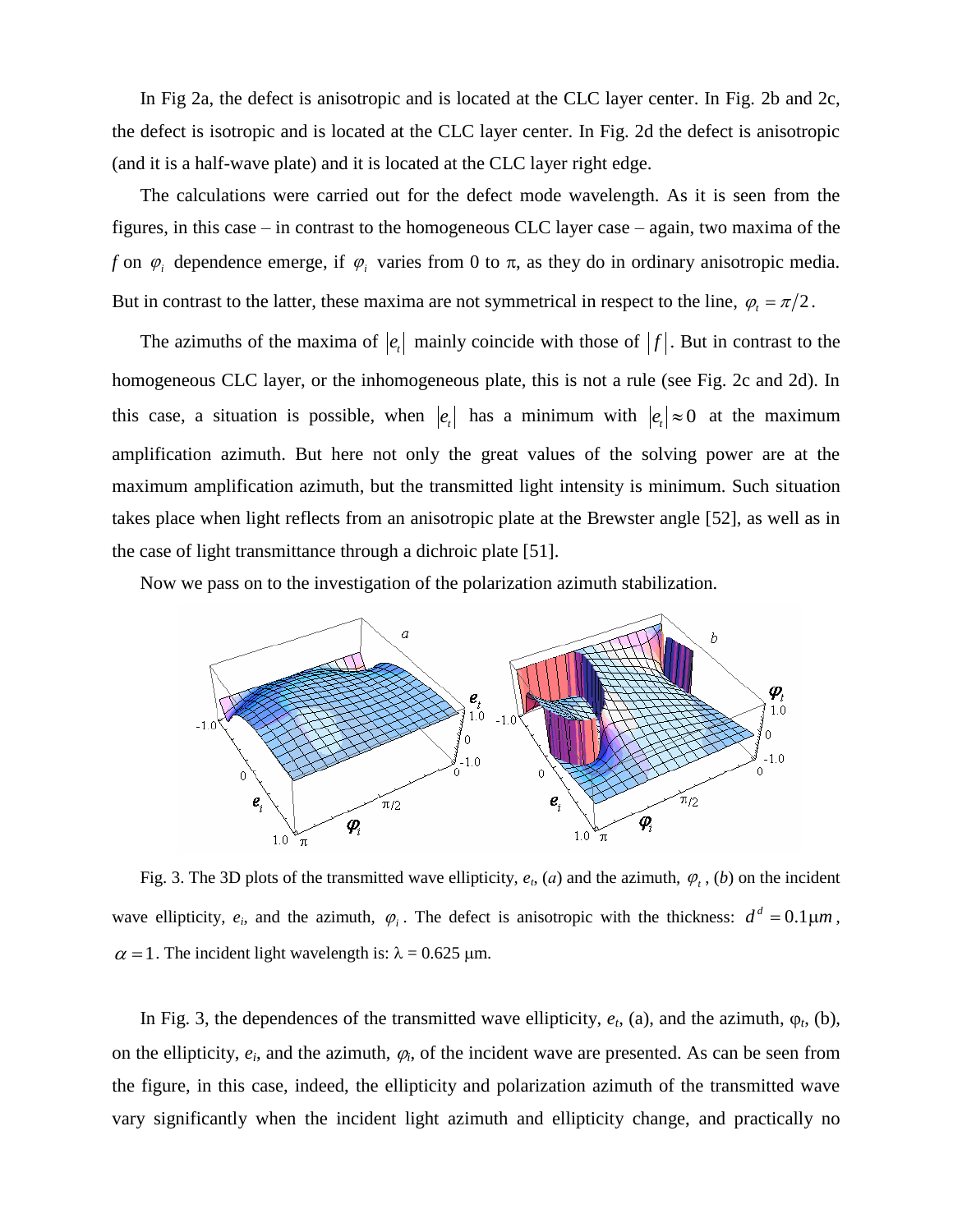azimuth stabilization takes place. As our calculations show, we have good results when the defect layer is a quarter-wave plate and is located at the *CLC layer* left edge, i.e. if light is transmitted through the *NLC-CLC system.* Indeed, аs can be seen from the figure, in this case, the transmitted wave ellipticity practically does not depend on the incident light azimuth and ellipticity. Some change of the transmitted wave polarization azimuth is observed nearby the point,  $e_i = 0$ , at  $\varphi_i = \pi/2$  (see Fig. 4).



Fig. 4. The 3D plots of the transmitted wave ellipticity,  $e_t$ ,  $(a)$  and the azimuth,  $\varphi_t$ ,  $(b)$  on the incident wave ellipticity,  $e_i$ , and the azimuth,  $\varphi_i$ , for the *NLC-CLC system. NLC layer* is a quarter-wave plate.  $\alpha$  = 1. The incident light wavelength is  $\lambda$  = 0.625 µm.



Fig. 5. The 3D plots of the transmitted wave ellipticity,  $e_t$ ,  $(a)$  and the azimuth,  $\varphi_t$ ,  $(b)$  on the incident wave ellipticity,  $e_i$ , and the azimuth,  $\varphi_i$ , for the *NLC-CLC-NLC system. NLC layers* are quarterwave plates.  $\alpha = 1$ . The incident light wavelength is  $\lambda = 0.625$  µm.

Detailed investigations show that better results are obtained for the system *NLC-CLC-NLC,* for the case if the *NLC layers* are quarter-wave plates. In Fig. 5, the same dependences as in Fig. 3 are presented for this case. As it is seen from the figure, the system can work as an ideal polarization azimuth stabilizer in this case. The transmitted wave azimuth does not vary if the incident wave azimuth and ellipticity change. Moreover, the transmitted wave polarization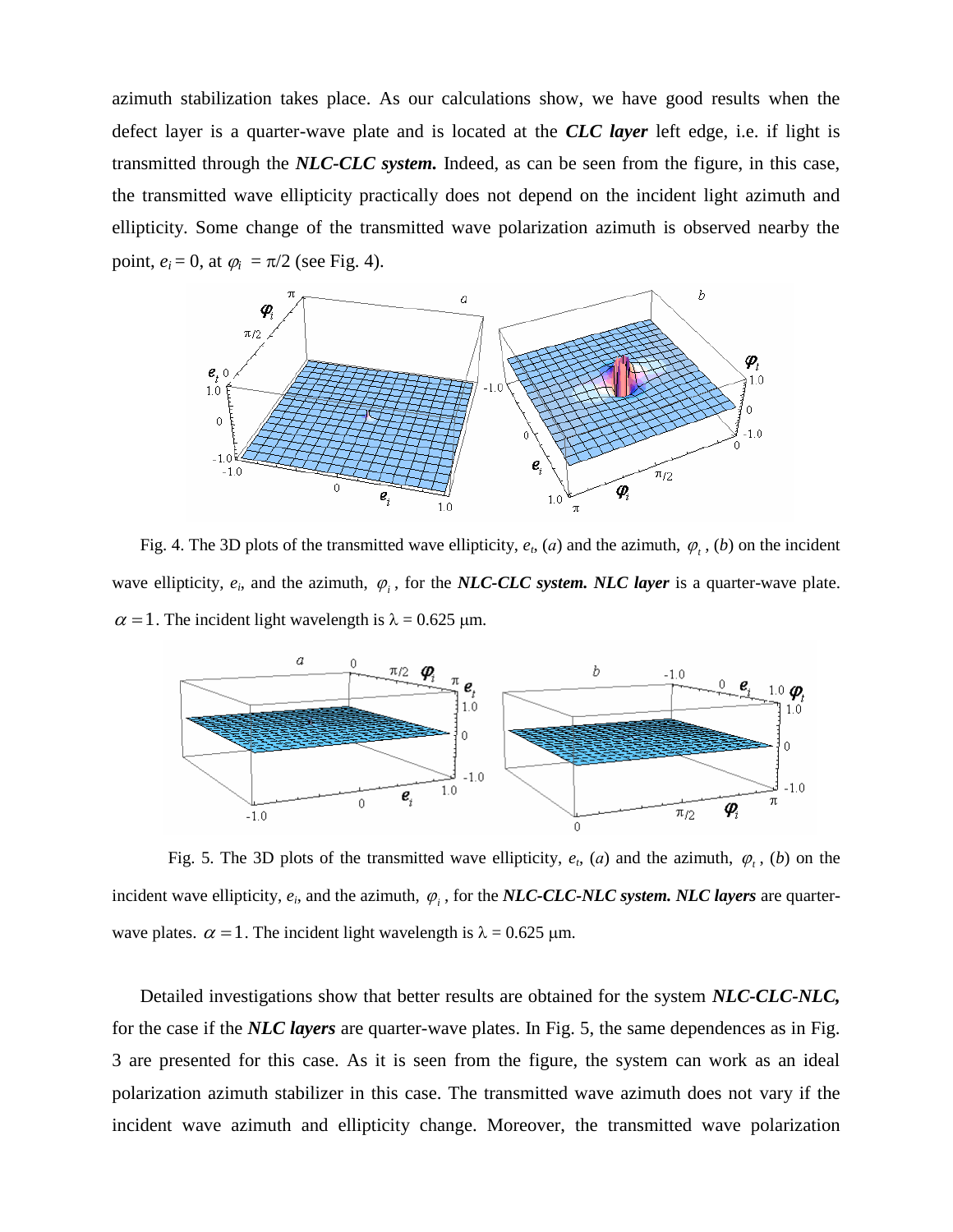azimuth can be changed through the change of the angle,  $\varphi_t$ , between the *NLC layer* optical axis and the incident light polarization azimuth. Since this angle can be changed mechanically (for instance, if the anisotropic layer is solid) or by an external static electrical field, we have an ideal polarization azimuth stabilizer with a tunable azimuth of stabilization. This system can work as a polarization converter. We can continuously rotate the azimuth of the linearly polarized light by continuous change of the *NLC layer* optical axes orientation. This system could be used as a polarization axis finder, or phase modulator for analyzing biological tissues and polarizing materials, or in diffractive optics, and in other optical elements.

# **4. Conclusions**

We investigated the peculiarities of polarization plane rotation amplification when light transmits through a *CLC layer* with a defect inside. We showed that the system gains new azimuth inhomogeneity peculiarities at the defect mode, which distinguishes the system from the homogeneous *CLC layer.* In particular, we showed that for certain parameters of the problem, the polarization azimuth maximum amplification can coincide with the polarization azimuth of the ellipticity module minimum. But as in the cases described in [51,52], in this case, an improvement of the solving power does not happen. Probably, from this side of view, the amplification method described in [39] can be more perspective.

We also investigated the peculiarities of the polarization azimuth stabilization by the CLC system with a defect inside, and we offer a tunable polarization azimuth stabilizer.

### **References**

1. J. Joannopoulos, R. Meade, J. Winn. Photonic Crystals, Princeton: Princeton Univ. (1995).

2. K. Sakoda, Optical Properties of Photonic Crystals, Berlin: Springer (2001).

3. S. G. Johnson, J. Joannopoulos. Photonic Crystals: The Road from Theory to Practice, Boston: Kluwer (2002).

4. Soukoulis, C. M. (Ed.). Photonic Crystals and Light Localization in the 21st Century. [NATO Science Series C: V](http://www.springer.com/series/5658)ol. 563. 2001, 616 p.

5. C. Ye. Opt. Eng. **34**, 3031-3035. (1995).

6. F. Yang, L. Ruan, S. A. Jewell, and J. R. Sambles. Opt. Express. **15**, 4192-4197 (2007).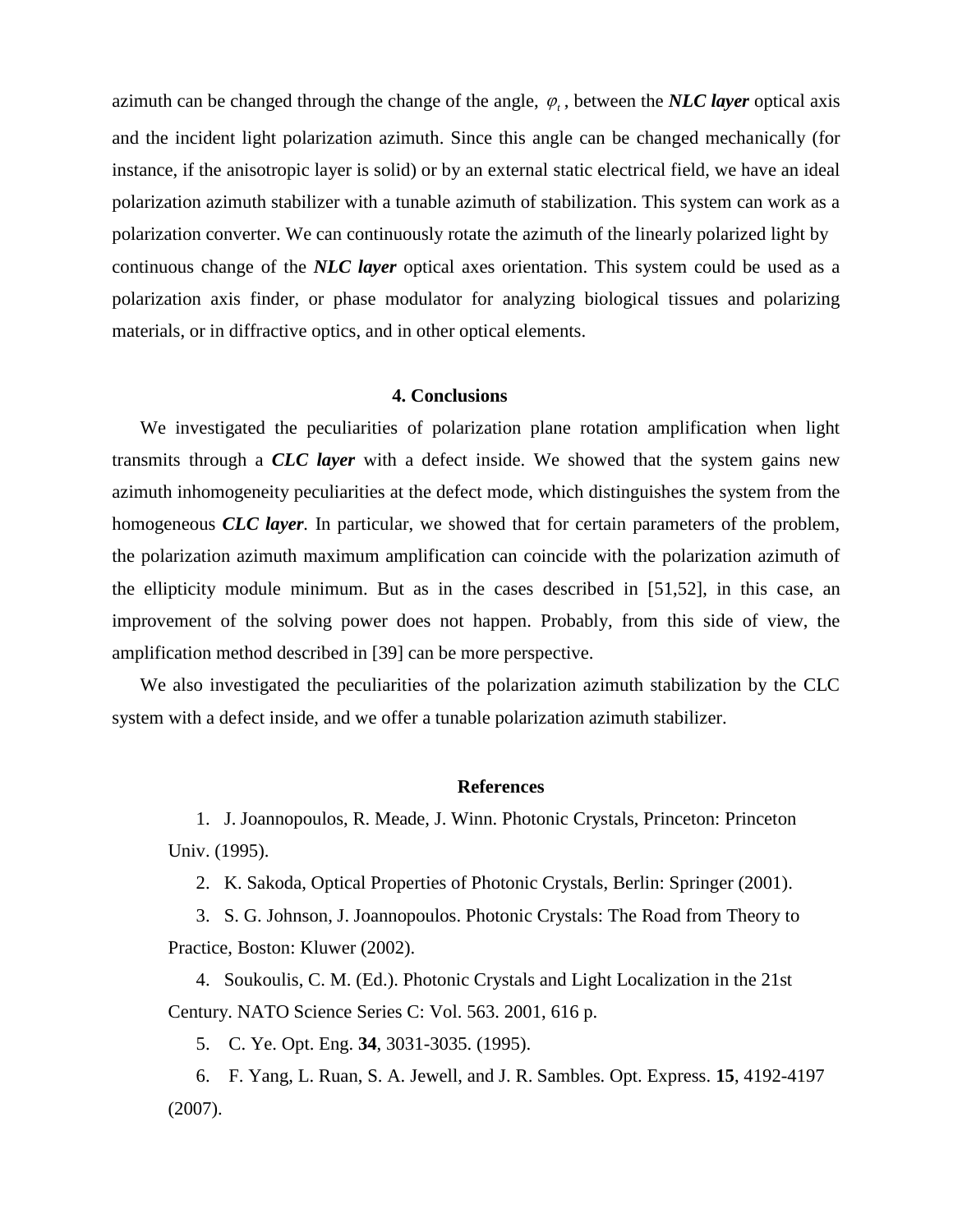7. I. Abdulhalim, and A. Safrani. Opt. Lett. **34**, 1801-1803 (2009).

8. M. D. Lavrentovich, T. A. Sergan, and J. R. Kelly. Opt. Lett. **29**, 1411-1413 (2004).

9. Q-H. Wang, T. X. Wu, X. Zhu, and S-T. Wu. Liquid Crystals **31**, 535-539 (2004).

10. D-K. Yang, and S-T. Wu, Fundamentals of Liquid Crystals .Wiley (2006).

11. A. Lakhtakia, and M. McCall. Opt. Commun. **168**, 457-465 (1999).

12. H. Sarkissian, B. Ya. Zeldovich, and N. V. Tabiryan, Opt. Lett. **31**, 1678-1680 (2006).

13. V. I. Kopp, B. Fan, H. K. M. Vithana, and A. Z. Genack. Opt. Lett. **23**, 1707-1709 (1998).

14. A. F. Munoz, P. Palffy-Muhoray, and B. Taheri. Opt. Lett., **26**, 804-806 (2001).

15. T. Matsui, R. Ozaki, K. Funamoto, M. Ozaki, and K. Yoshino. Appl. Phys. Lett. **81**, 3741-3743 (2002).

16. A. H. Gevorgyan. Tech. Phys. **47**, 1008-1013 (2002).

17. M. H. Song , N. Y. Ha, K. Amemiya, B. Park, Y. Takanishi, K. Ishikawa, J. W.

Wu, S. Nishimura, T. Toyooka, and H. Takezoe. Adv. Mater. **18**, 779-783 (2006).

18. A. H. Gevorgyan, M. Z. Harutyunyan. *Phys. Rev. E.* **76**, 031701-9 (2007).

19. A. H. Gevorgyan, K. B. Oganesyan, E. M. Harutyunyan, S. O. Arutyunyan. *Opt. Communn*. **283**, 3707-3713 (2010).

20. A. [H. Gevorgyan.](http://www.springerlink.com/content/?Author=A.+H.+Gevorgyan) *Opt. Commun*., **281**, 5097-5103 (2008).\

21. A. H. Gevorgyan, and M. Z. Harutyunyan. *J. Mod. Opt.,* **56**, 1163-1173(2009).

22. A. H. Gevorgyan. Phys. Rev. E., **83**, 011702 (2011).

23. R. Alferness. IEEE J. Quantum Electron. **17,** 965-969 (1981).

24. N. G. Walker and G. R. Walker. J. Lightwave Technol. **8** (1990) 438-458.

25. A. V. Krishnamoorthy, F. Xu, J. E. Ford, and Y, Fainman, Appl. Opt. **36** (1997) 997-1010.

26. C. D. Poole, Opt. Lett. **14** (1989) 523-525.

27. T. Ono, S. Yamazaki, H. Shimizu, and K. Emura, J. Lightwave Technol. **12** (1994) 891-898.

28. R. Khosravani, S. A. Havstad, Y. W. Song, P. Ebrahimi, and A. E. Willner, IEEE. Photon Technol. Lett. **13** (2001) 1370-1372.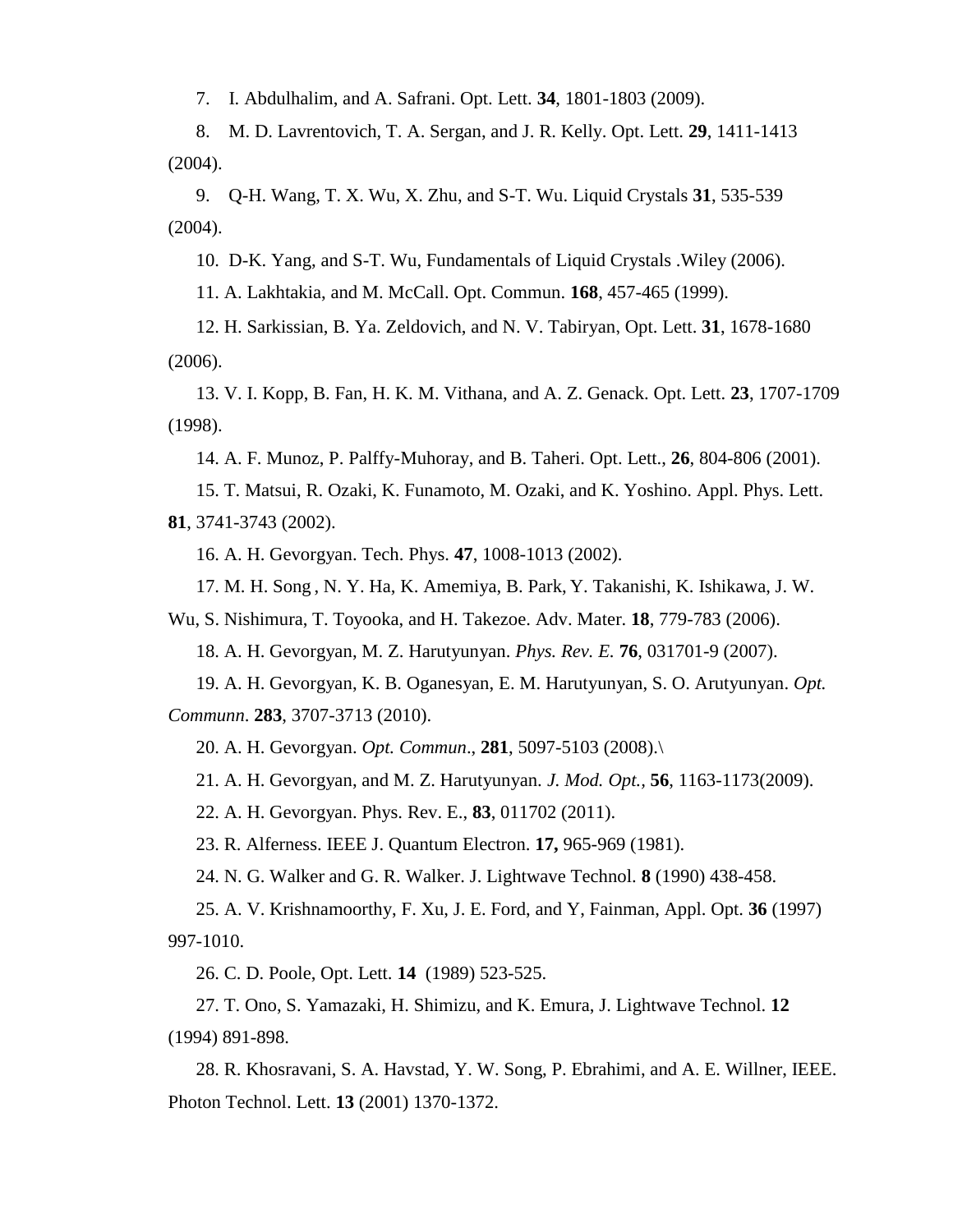29. R. Noe, D. Sandel, M. Yoshida-Dierolf, S. Hinz, V. Mirvoda, A. Schopflin, C

Gungener, E. Gottwald, C. Scheerer, G. Fischer, T. Weyrauch, and W. Haase, J.

Lightwave Technol. **17** (1999) 1602-1616.

30. W. H. J. Aarts and G. –D. Khoe, J. Lightwave Technol. **7** (1989) 1033-1043.

31. F. Heismann, J. Lightwave Technol. **12** (1994) 690-699.

32. H. Shimizu and K. Kaede, Electron. Lett. **24** (1988) 412-413.

33. D. Goldberg, Z. Zalevsky, G. Shabtay, D. Abraham, and D. Mendlovich, J. Opt. A., **6** (2004) 98-105.

34. X. S. Yao, L. Yan, and Y. Shi, Opt. Lett. **30** (2005) 1324-1326.

35. Y. Zhang, C. Yang, S. Li, H. Yan, J. Yin, C. Gu, and G. Jin, Opt. Express. **14**  (2006) 3484-3490.

36. L. Chen, and W. She, Opt. Express. **15** (2007) 15589-155994.

37. T. Saitoh and S. Kinugawa, Photon. Technol. Lett. **15** (2003) 1404-1406.

38. G. A. Vardanyan, A.H. Gevorgyan, J. Contemp. Phys. (Acad. Sci. Arm.). **31** (1996) 34-42.

39. A. H.Gevorgyan, A. Grigoryan, A. Kocharian, A.Zh. Khachatryan, L. O.

Mikaelyan, A. M. Sedrakyan, G. A. Vardanyan. Optik, **117,** No 7, pp. 309-316 (2006).

40. [A. A. Gevorgyan,](javascript:searchAuthor() [A. M. Sedrakyan,](javascript:searchAuthor() and [A. Zh. Khachatryan.](javascript:searchAuthor() Journal of Optical Technology, **75,** No 2, pp. 69-74 (2008).

41. A. H. Gevorgyan, M. Z. Harutyunyan, S. A. Mkhitaryan, E. A. Santrosyan and G. A. Vardanyan. Optik. **121**, 39-44 (2010).

42. A. H. Gevorgyan. *Opt. Spectrosc*., **89**, 631-638 (2000).

43. H. Wohler, M. Fritsch, G. Hass, D. A. Mlynski. *J. Opt. Soc. Am. A*, **8**, 536-540 (1991).

44. M.-A. Bouchiat, C. Bouchia, Rep. Prog. Phys. **60** (1997) 1351–1397.

45. M.J.D. Macpherson, K.P. Zetie, R.B. Warrington, D.N. Stacey, J.P. Hoare, Phys. Rev. Lett. **67** (1991) 2784 - 2787.

46. D. M. Meekhof, P. Vetter, P. K. Majumder, S. K. Lamoreaux, E. N. Fortson, Phys. Rev. Lett. **71** (1993) 3442-3445.

47. N. H. Edwards, S. J. Phipp, P. E. G. Baird, S Nakayama, Phys. Rev. Lett. **74** (1995) 2654-2657.

48. [D. Bakalov,](http://www.iop.org/EJ/search_author?query2=D%20Bakalov&searchfield2=authors&journaltype=all&datetype=all&sort=date_cover&submit=1) [F Brandi,](http://www.iop.org/EJ/search_author?query2=F%20Brandi&searchfield2=authors&journaltype=all&datetype=all&sort=date_cover&submit=1) [G. Cantatore,](http://www.iop.org/EJ/search_author?query2=G%20Cantatore&searchfield2=authors&journaltype=all&datetype=all&sort=date_cover&submit=1) [G. Carugno,](http://www.iop.org/EJ/search_author?query2=G%20Carugno&searchfield2=authors&journaltype=all&datetype=all&sort=date_cover&submit=1) [S. Carusotto,](http://www.iop.org/EJ/search_author?query2=S%20Carusotto&searchfield2=authors&journaltype=all&datetype=all&sort=date_cover&submit=1) [F. Della Valle,](http://www.iop.org/EJ/search_author?query2=F%20Della%20Valle&searchfield2=authors&journaltype=all&datetype=all&sort=date_cover&submit=1) [A.](http://www.iop.org/EJ/search_author?query2=A%20M%20De%20Riva&searchfield2=authors&journaltype=all&datetype=all&sort=date_cover&submit=1)  [M. De Riva,](http://www.iop.org/EJ/search_author?query2=A%20M%20De%20Riva&searchfield2=authors&journaltype=all&datetype=all&sort=date_cover&submit=1) [U. Gastaldi,](http://www.iop.org/EJ/search_author?query2=U%20Gastaldi&searchfield2=authors&journaltype=all&datetype=all&sort=date_cover&submit=1) [E. Iacopini,](http://www.iop.org/EJ/search_author?query2=E%20Iacopini&searchfield2=authors&journaltype=all&datetype=all&sort=date_cover&submit=1) [P. Micossi,](http://www.iop.org/EJ/search_author?query2=P%20Micossi&searchfield2=authors&journaltype=all&datetype=all&sort=date_cover&submit=1) [E. Milotti,](http://www.iop.org/EJ/search_author?query2=E%20Milotti&searchfield2=authors&journaltype=all&datetype=all&sort=date_cover&submit=1) [R. Onofrio,](http://www.iop.org/EJ/search_author?query2=R%20Onofrio&searchfield2=authors&journaltype=all&datetype=all&sort=date_cover&submit=1) [R. Pengo,](http://www.iop.org/EJ/search_author?query2=R%20Pengo&searchfield2=authors&journaltype=all&datetype=all&sort=date_cover&submit=1) [F.](http://www.iop.org/EJ/search_author?query2=F%20Perrone&searchfield2=authors&journaltype=all&datetype=all&sort=date_cover&submit=1)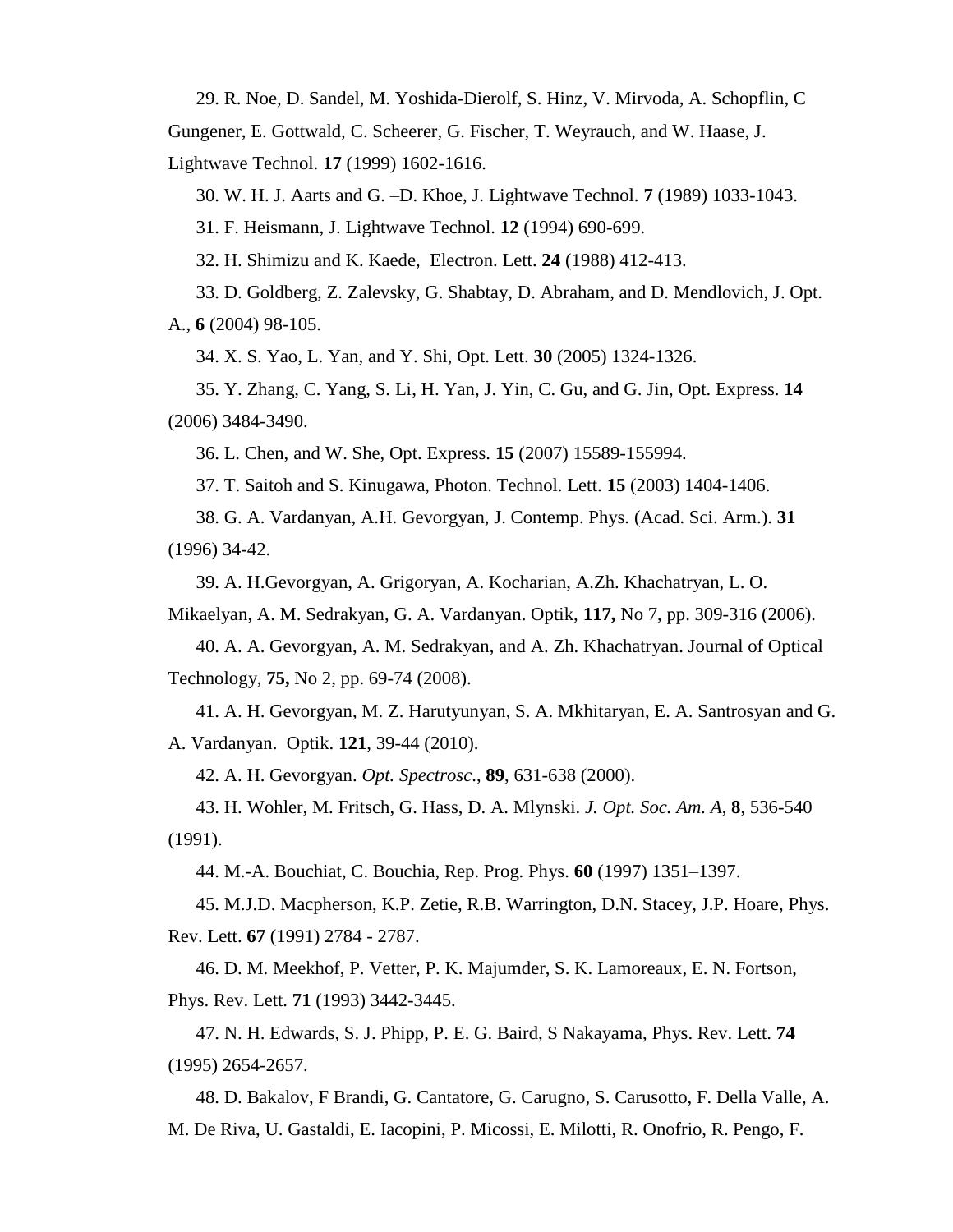Perrone, [G. Petrucci,](http://www.iop.org/EJ/search_author?query2=G%20Petrucci&searchfield2=authors&journaltype=all&datetype=all&sort=date_cover&submit=1) [E. Polacco,](http://www.iop.org/EJ/search_author?query2=E%20Polacco&searchfield2=authors&journaltype=all&datetype=all&sort=date_cover&submit=1) [C. Rizzo,](http://www.iop.org/EJ/search_author?query2=C%20Rizzo&searchfield2=authors&journaltype=all&datetype=all&sort=date_cover&submit=1) [G. Ruoso,](http://www.iop.org/EJ/search_author?query2=G%20Ruoso&searchfield2=authors&journaltype=all&datetype=all&sort=date_cover&submit=1) [E. Zavattini](http://www.iop.org/EJ/search_author?query2=E%20Zavattini&searchfield2=authors&journaltype=all&datetype=all&sort=date_cover&submit=1) and [G. Zavattini,](http://www.iop.org/EJ/search_author?query2=G%20Zavattini&searchfield2=authors&journaltype=all&datetype=all&sort=date_cover&submit=1) Quantum Semiclassic. Opt. **10** (1998) 239-250.

49. I. K. Kominis, T.W.Kornack, J. C. Allred, M. V. Romalis, Nature (London) **422** (2003) 596-599.

50. R. M. A. Azzam, N. M. Bashara, Ellipsometry and polarized light, North-Holland, New York, 1977.

51. V. S. Zapasskii, Journal of Applied Spectroscopy **37** (1982) 181-196.

52. K. K. Svitashev, G. Khasanov, Opt. Spectrosc. **54** 5(1982) 38-539.

53. M. Lintz, J. Guena, M.-A. Bouchiat, D. Chauvat, Rev. Sci. Inst. **76** (2005) 043102

54. Fedorov, M.V., Oganesyan, K.B., Prokhorov, A.M., Appl. Phys. Lett., **53**, 353 (1988).

55. Oganesyan K.B., Prokhorov A.M., Fedorov M.V., Sov. Phys. JETP, **68,** 1342 (1988).

56. Petrosyan M.L., Gabrielyan L.A., Nazaryan Yu.R., Tovmasyan G.Kh.,

Oganesyan K.B., Laser Physics, **17**, 1077 (2007).

- 57. E.A. Nersesov, K.B. Oganesyan, M.V. Fedorov, Zhurnal Tekhnicheskoi Fiziki, **56**, 2402 (1986).
- 58. EM Sarkisyan, KG Petrosyan, KB Oganesyan, VA Saakyan, NSh Izmailyan, and CK Hu, Laser Physics, **18**, 621 (2008).
- 59. A.H. Gevorkyan, K.B. Oganesyan, E.M. Arutyunyan. S.O. Arutyunyan, Opt. Commun., **283**, 3707 (2010).
- 60. D.N. Klochkov, A.I. Artemiev, K.B.Oganesyan, Y.V.Rostovtsev, M.O.Scully, C.K. Hu. Physica Scripta, **T 140**, 014049 (2010).
- 61. K.B. Oganesyan, J. Contemp. Phys., **50,** 123 (2015).
- 62. K.B. Oganesyan, J. Contemp. Phys., **50,** 312 (2015).
- 63. D.N. Klochkov, A.I. Artemiev, K.B. Oganesyan, Y.V.Rostovtsev, C.K. Hu. J. Modern Optics, **57**, 2060 (2010).
- 64. Zaretsky, D.F., Nersesov, E.A., Oganesyan, K.B., and Fedorov, M.V., Sov. J. Quantum Electronics, **16**, 448 (1986).
- 65. A.H. Gevorgyan**,** M.Z. Harutyunyan, G.K. Matinyan, K.B. Oganesyan, Yu.V. Rostovtsev, G. Kurizki and M.O. Scully**,** Laser Physics Lett., **13,** 046002 (2016).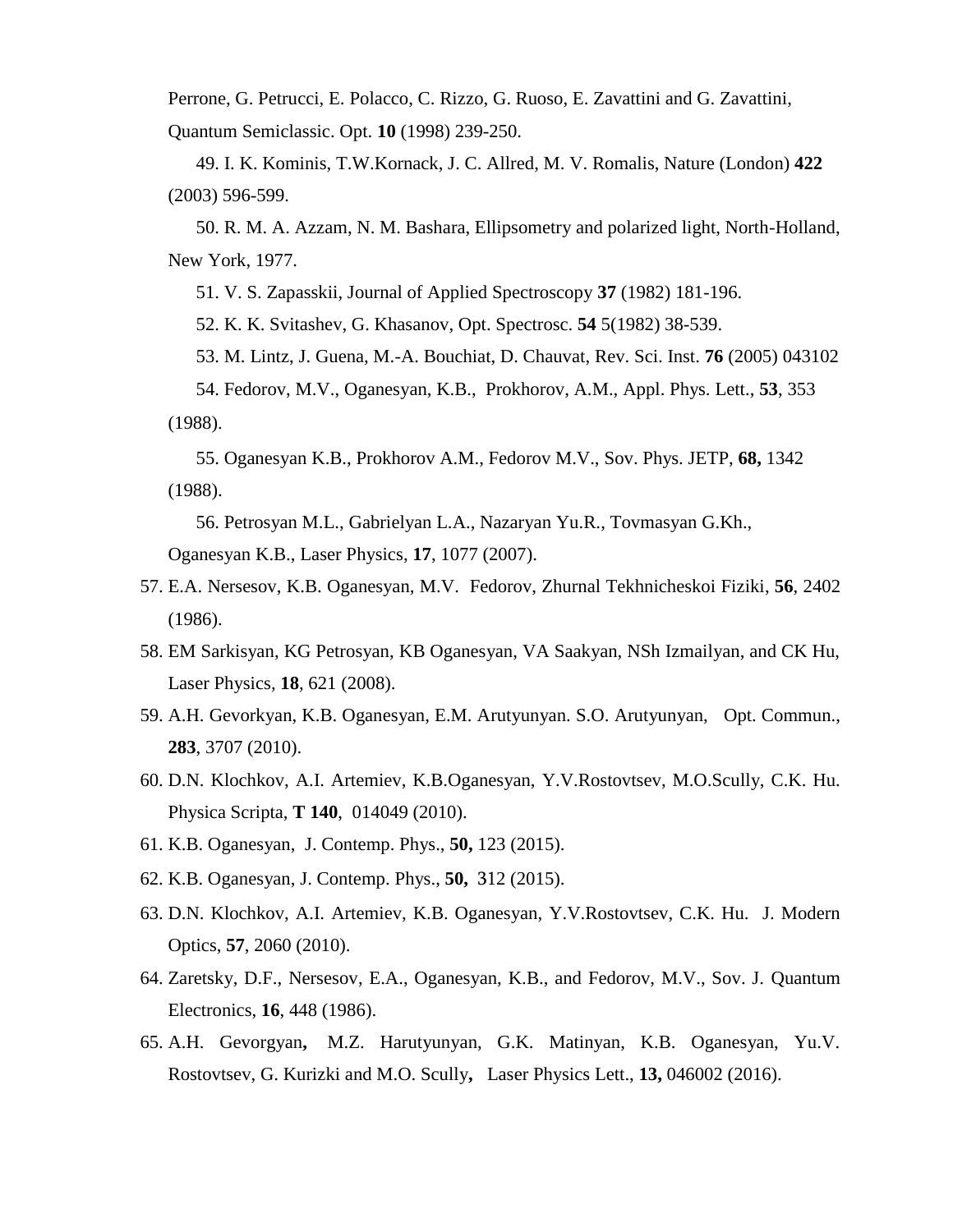- 66. G.A. Amatuni, A.S. Gevorkyan, S.G. Gevorkian, A.A. Hakobyan, K.B. Oganesyan, V. A. Saakyan, and E.M. Sarkisyan, Laser Physics, **18** 608 (2008).
- 67. K.B. Oganesyan. Laser Physics Letters, **12**, 116002 (2015).
- 68. A.I. Artemyev, M.V. Fedorov, A.S. Gevorkyan, N.Sh. Izmailyan, R.V. Karapetyan, A.A. Akopyan, K.B. Oganesyan, Yu.V. Rostovtsev, M.O. Scully, G. Kuritzki, J. Mod. Optics, **56**, 2148 (2009).
- 69. A.H. Gevorgyan, K.B.Oganesyan, M.Z..Harutyunyan, M.S.Rafaelyan*,* Optik, **123,** 2076 (2012)**.**
- 70. A.H. Gevorgyan, K.B. Oganesyan, G.A.Vardanyan, G. K. Matinyan, Laser Physics, **24**, 115801 (2014).
- 71. A.S. Gevorkyan, K.B. Oganesyan, Y.V. Rostovtsev, G. Kurizki, Laser Physics Lett., **12**, 076002, (2015).
- 72. DN Klochkov, AH Gevorgyan, NSh Izmailian, KB Oganesyan, J. Contemp. Phys., **51,**  237 (2016).
- 73. K.B. Oganesyan, M.L. Petrosyan, M.V. Fedorov, A.I. Artemiev, Y.V. Rostovtsev, M.O. Scully, G. Kurizki, C.-K. Hu, Physica Scripta, **T140**, 014058 (2010).
- 74. Oganesyan, K.B., Prokhorov, A.M., and Fedorov, M.V., ZhETF, **94**, 80 (1988); Oganesyan K B, Prokhorov A M and Fedorov M V Zh. Eksp. Teor. Fiz., **53,** 80 (1988).
- 75. K.B. Oganesyan, J. of Contemporary Physics, **51**, 307 (2016).
- 76. A.H. Gevorgyan , K.B. Oganesyan, Optics and Spectroscopy, **110**, 952 (2011).
- 77. K.B. Oganesyan, J. Mod. Optics, **62,** 933 (2015).
- 78. K.B. Oganesyan. Laser Physics Letters, **13**, 056001 (2016).
- 79. A.H. Gevorgyan**,** M.Z. Harutyunyan, G.K. Matinyan, K B Oganesyan, Yu.V. Rostovtsev, G. Kurizki and M.O. Scully**,** Laser Physics Lett., **13,** 046002 (2016).
- 80. K.B. Oganesyan, J. Mod. Optics, **61,** 763 (2014).
- 81. K.B. Oganesyan, Nucl. Instrum. Methods A **812,** 33 (2016).
- 82. V.V. Arutyunyan, N. Sh. Izmailyan, K.B. Oganesyan, K.G. Petrosyan and Cin-Kun Hu, Laser Physics, **17**, 1073 (2007).
- 83. A.H. Gevorgyan, K.B.Oganesyan, E.M.Harutyunyan, S.O.Harutyunyan, Modern Phys. Lett. B, **25**, 1511 (2011).
- 84. A.H. Gevorgyan**,** K.B. Oganesyan, Laser Physics Lett., **12,** 125805 (2015).
- 85. K.B. Oganesyan, J. Contemp. Phys., **51,** 10 (2016).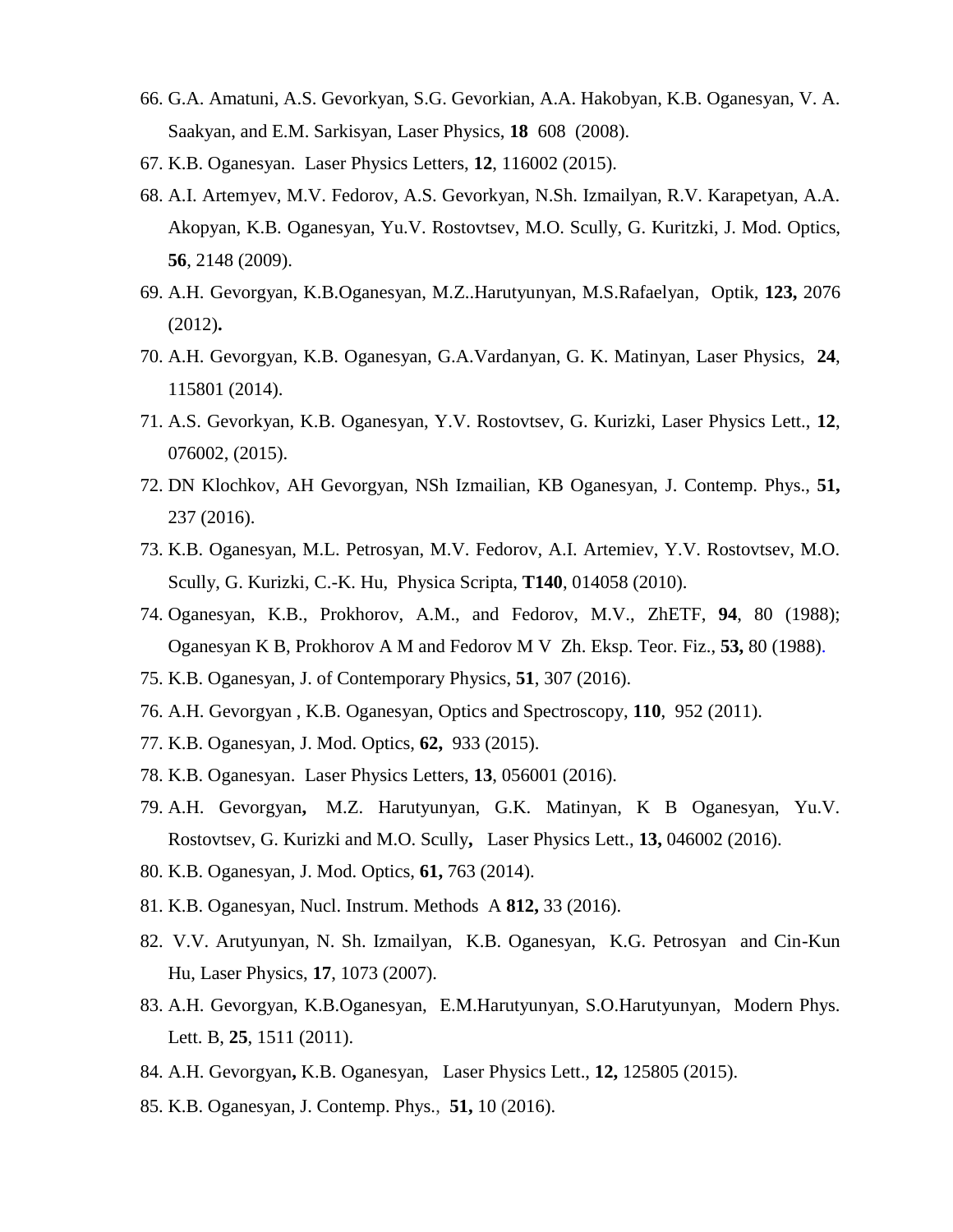- 86. D.N. Klochkov, K.B. Oganesyan**,** E.A. Ayryan, N.Sh. Izmailian, J. of Modern Optics, **63,** 653 (2016).
- 87. A.H. Gevorgyan , K.B. Oganesyan, J. of Contemporary Physics, **45,** 209 (2010)**.**
- 88. A.S. Gevorkyan, A.A. Grvorgyan, K.B. Oganesyan, G.O. Sargsyan, N.V. Saakyan, Physica Scripta, **T140**, 014045 (2010).
- 89. A.S. Gevorkyan, A.A. Gevorkyan, K.B. Oganesyan, Phys. Atom. Nuclei, **73,** 320 (2010).
- 90. D.N. Klochkov, K.B. Oganesyan, Y.V. Rostovtsev, G. Kurizki, Laser Physics Lett., **11**, 125001 (2014).
- 91. Zh.S. Gevorkian, K.B. Oganesyan, Laser Physics Lett., **13**, 116002, (2016).
- 92. K.B. Oganesyan, J. Mod. Optics, **61,** 1398 (2014).
- 93. D. N. Klochkov, A. I. Artemyev, K. B. Oganesyan, Y. V. Rostovtsev, M. O. Scully, Chin-Kun Hu, Journal of Physics: Conference Series **236,** 012022 (2010).
- 94. K.B. Oganesyan, A.H. Gevorgyan, G.A. Vardanyan, R.V. Karapetyan, Proceedings of SPIE, 9182-44 (2014).
- 95. K.B. Oganesyan, **A**.H. Gevorgyan, G.A. Vardanyan, R.V. Karapetyan, Proceedings of SPIE, 9182-47 (2014).
- 96. E.M. Sarkisyan, Zh.S. Gevorkian, K.B. Oganesyan, V.V. Harutyunyan, V.A. Saakyan, S. G. Gevorgyan, J.Verhoeven, M.V. Fedorov, A.I. Artemiev, S.M. Fedorov, Laser Physics **17**, 1080 (2007).
- 97. [E.A. Ayryan,](http://lanl.arxiv.org/find/physics/1/au:+Ayryan_E/0/1/0/all/0/1) [A.H. Gevorgyan,](http://lanl.arxiv.org/find/physics/1/au:+Gevorgyan_A/0/1/0/all/0/1) [K.B. Oganesyan,](http://lanl.arxiv.org/find/physics/1/au:+Oganesyan_K/0/1/0/all/0/1) [arXiv:1611.04094](http://lanl.arxiv.org/abs/1611.04094) (2016).
- 98. [E.A. Ayryan,](http://lanl.arxiv.org/find/physics/1/au:+Ayryan_E/0/1/0/all/0/1) [A.H. Gevorgyan,](http://lanl.arxiv.org/find/physics/1/au:+Gevorgyan_A/0/1/0/all/0/1) [N.Sh. Izmailian,](http://lanl.arxiv.org/find/physics/1/au:+Izmailian_N/0/1/0/all/0/1) [K.B. Oganesyan,](http://lanl.arxiv.org/find/physics/1/au:+Oganesyan_K/0/1/0/all/0/1) [arXiv:1611.06515](http://lanl.arxiv.org/abs/1611.06515) (2016).
- 99. [K.B. Oganesyan,](http://lanl.arxiv.org/find/physics/1/au:+Oganesyan_K/0/1/0/all/0/1) [arXiv:1611.08774](http://lanl.arxiv.org/abs/1611.08774) (2016).
- 100. [I.V. Dovgan,](http://lanl.arxiv.org/find/physics/1/au:+Dovgan_I/0/1/0/all/0/1) [K.B. Oganesyan,](http://lanl.arxiv.org/find/physics/1/au:+Oganesyan_K/0/1/0/all/0/1) [arXiv:1612.04608](http://lanl.arxiv.org/abs/1612.04608) (2016).
- 101. [L.A.Gabrielyan,](http://lanl.arxiv.org/find/physics/1/au:+Gabrielyan_L/0/1/0/all/0/1) [Y.A.Garibyan,](http://lanl.arxiv.org/find/physics/1/au:+Garibyan_Y/0/1/0/all/0/1) [Y.R.Nazaryan,](http://lanl.arxiv.org/find/physics/1/au:+Nazaryan_Y/0/1/0/all/0/1) [K.B.](http://lanl.arxiv.org/find/physics/1/au:+Oganesyan_K/0/1/0/all/0/1)  [Oganesyan,](http://lanl.arxiv.org/find/physics/1/au:+Oganesyan_K/0/1/0/all/0/1) [M.A.Oganesyan,](http://lanl.arxiv.org/find/physics/1/au:+Oganesyan_M/0/1/0/all/0/1)

[M.L.Petrosyan,](http://lanl.arxiv.org/find/physics/1/au:+Petrosyan_M/0/1/0/all/0/1) [E.A. Ayryan,](http://lanl.arxiv.org/find/physics/1/au:+Ayryan_E/0/1/0/all/0/1) [arXiv:1701.00916](http://lanl.arxiv.org/abs/1701.00916) (2017).

- 102. [E.A. Ayryan,](http://lanl.arxiv.org/find/physics/1/au:+Ayryan_E/0/1/0/all/0/1) [M. Hnatic,](http://lanl.arxiv.org/find/physics/1/au:+Hnatic_M/0/1/0/all/0/1) [K.G. Petrosyan,](http://lanl.arxiv.org/find/physics/1/au:+Petrosyan_K/0/1/0/all/0/1) [A.H. Gevorgyan,](http://lanl.arxiv.org/find/physics/1/au:+Gevorgyan_A/0/1/0/all/0/1) [N.Sh. Izmailian,](http://lanl.arxiv.org/find/physics/1/au:+Izmailian_N/0/1/0/all/0/1) [K.B. Oganesyan,](http://lanl.arxiv.org/find/physics/1/au:+Oganesyan_K/0/1/0/all/0/1) [arXiv: 1701.07637](http://lanl.arxiv.org/abs/1701.07637) (2017).
- 103. [E.A. Ayryan,](http://lanl.arxiv.org/find/quant-ph/1/au:+Ayryan_E/0/1/0/all/0/1) [K.G. Petrosyan,](http://lanl.arxiv.org/find/quant-ph/1/au:+Petrosyan_K/0/1/0/all/0/1) [A.H. Gevorgyan,](http://lanl.arxiv.org/find/quant-ph/1/au:+Gevorgyan_A/0/1/0/all/0/1) [N.Sh. Izmailian,](http://lanl.arxiv.org/find/quant-ph/1/au:+Izmailian_N/0/1/0/all/0/1) [K.B. Oganesyan,](http://lanl.arxiv.org/find/quant-ph/1/au:+Oganesyan_K/0/1/0/all/0/1) [arXiv: 1702.03209](http://lanl.arxiv.org/abs/1702.03209) (2017).